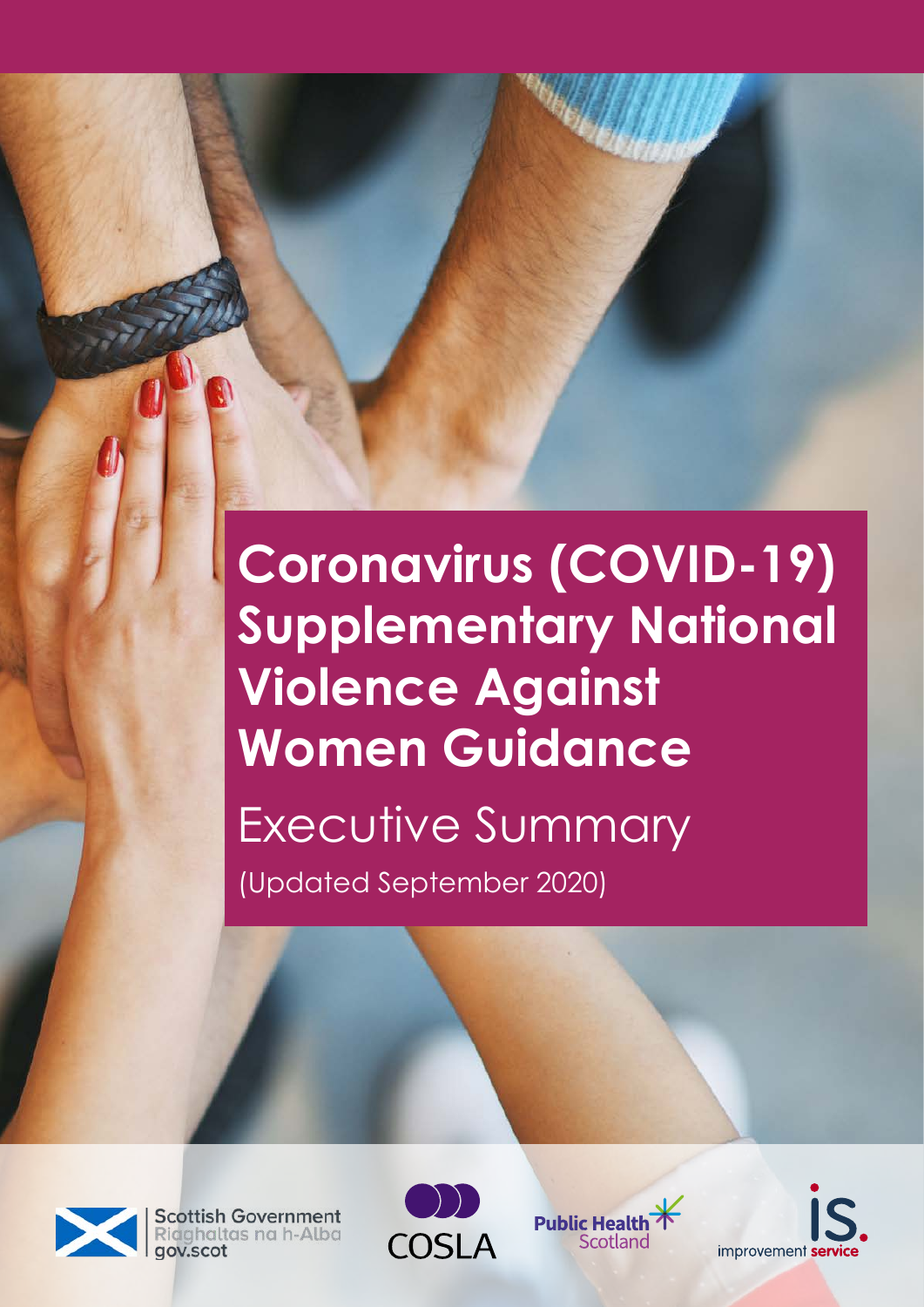# Cosla/Ministerial Spokesperson Foreword

The COVID-19 pandemic, and the measures that continue to be put in place to control the spread of the coronavirus,<sup>1</sup> are no excuse for the perpetration of violence against women and girls (VAWG). However, they may create an environment whereby the risks to women, children and young people suffering or recovering from all forms of VAWG are heightened in local communities across Scotland.

Across Scotland, we know that professionals within local authorities and other key community planning organisations are working incredibly hard to reduce risks to, and help safeguard, people within their local communities. Despite the challenging environment they are operating under, local authorities and other key public sector and third sector partners are continuing to play a vital role in ensuring that women, children and young people's needs are met throughout periods of heightened risk and as Scotland moves towards recovery, renewal and transformation.

As co-owners of E[qually Safe: Scotland's Strategy to Prevent and Eradicate Violence](https://www.gov.scot/publications/equally-safe-scotlands-strategy-prevent-eradicate-violence-against-women-girls/)  [Against Women and Girls,](https://www.gov.scot/publications/equally-safe-scotlands-strategy-prevent-eradicate-violence-against-women-girls/) COSLA and the Scottish Government have developed this supplementary guidance for local authorities and other key community planning partners to support them with this important task. The guidance has been developed in partnership with the Improvement Service and Public Health Scotland and has been informed by a wide range of specialist VAWG organisations working across Scotland, as well as key professional bodies.

Specifically, this guidance aims to ensure that a sustainable, joined-up approach to safeguarding the needs of women, children and young people experiencing VAWG during COVID-19 is embedded at a local strategic level. It is intended to support the strong leadership already being demonstrated by Local Government and other key community planning partners across Scotland in ensuring effective protection and provision of support for people experiencing VAWG.

<sup>1</sup> The Scottish Government introduced [measures](https://www.gov.scot/coronavirus-covid-19/) as a result of the Coronavirus outbreak requiring people to stay at home and away from others to help protect the NHS and save lives. The [Health Protection](https://www.legislation.gov.uk/ssi/2020/103/contents/made)  [\(Coronavirus\)\(Restrictions\) \(Scotland\) Regulations 2020](https://www.legislation.gov.uk/ssi/2020/103/contents/made) ("the Coronavirus Regulations") (implemented 26th March) contain the lawful basis for these measures and are reviewed at least once every 21 days. In addition, supporting guidance to the Coronavirus Regulations for circumstances where there may be domestic abuse may be found at [https://www.gov.scot/publications/coronavirus-covid-19-guidance-on](https://www.gov.scot/publications/coronavirus-covid-19-guidance-on-domestic-abuse/)[domestic-abuse/](https://www.gov.scot/publications/coronavirus-covid-19-guidance-on-domestic-abuse/)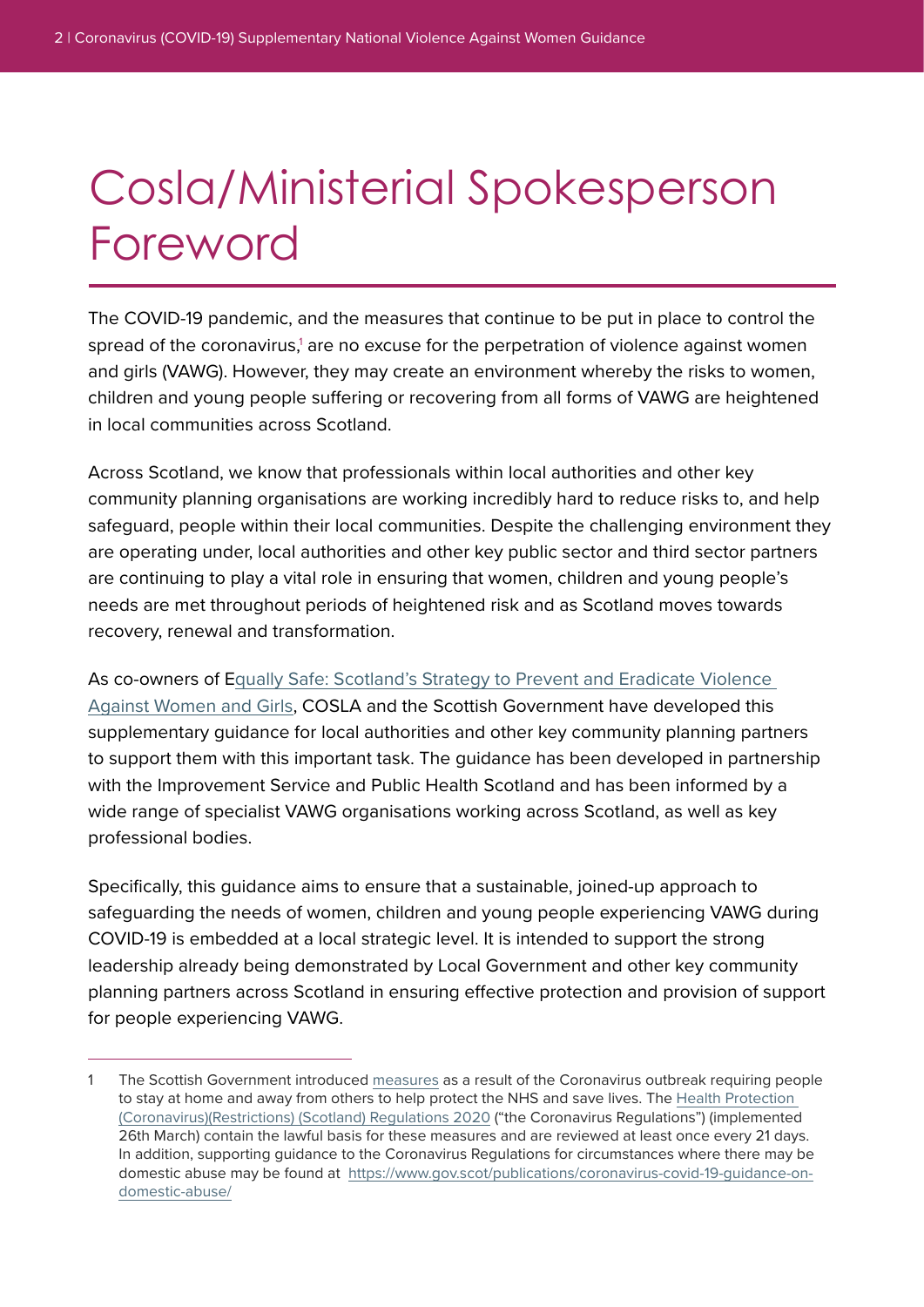Ultimately, the guidance is intended to be a useful resource that can support local decisionmakers across a wide range of organisations and partnerships. Originally published in May 2020, and updated in September 2020 to reflect Scotland's current phase of COVID-19 recovery and renewal, this guidance aims to ensure collaborative responses to women, children and young people affected by VAWG continue to be prioritised as part of our wider strategic response to addressing the pandemic and its economic and social harms.

Despite the significant challenges that continue to be posed by COVID-19, we firmly believe that by continuing to work together to deliver on our shared commitments, we can realise our shared ambition of making Scotland truly Equally Safe.



Councillor Kelly Parry Community Wellbeing Spokeperson, COSLA



Christina Mckelve

Christina McKelvie MSP Minister for Older People and Equalities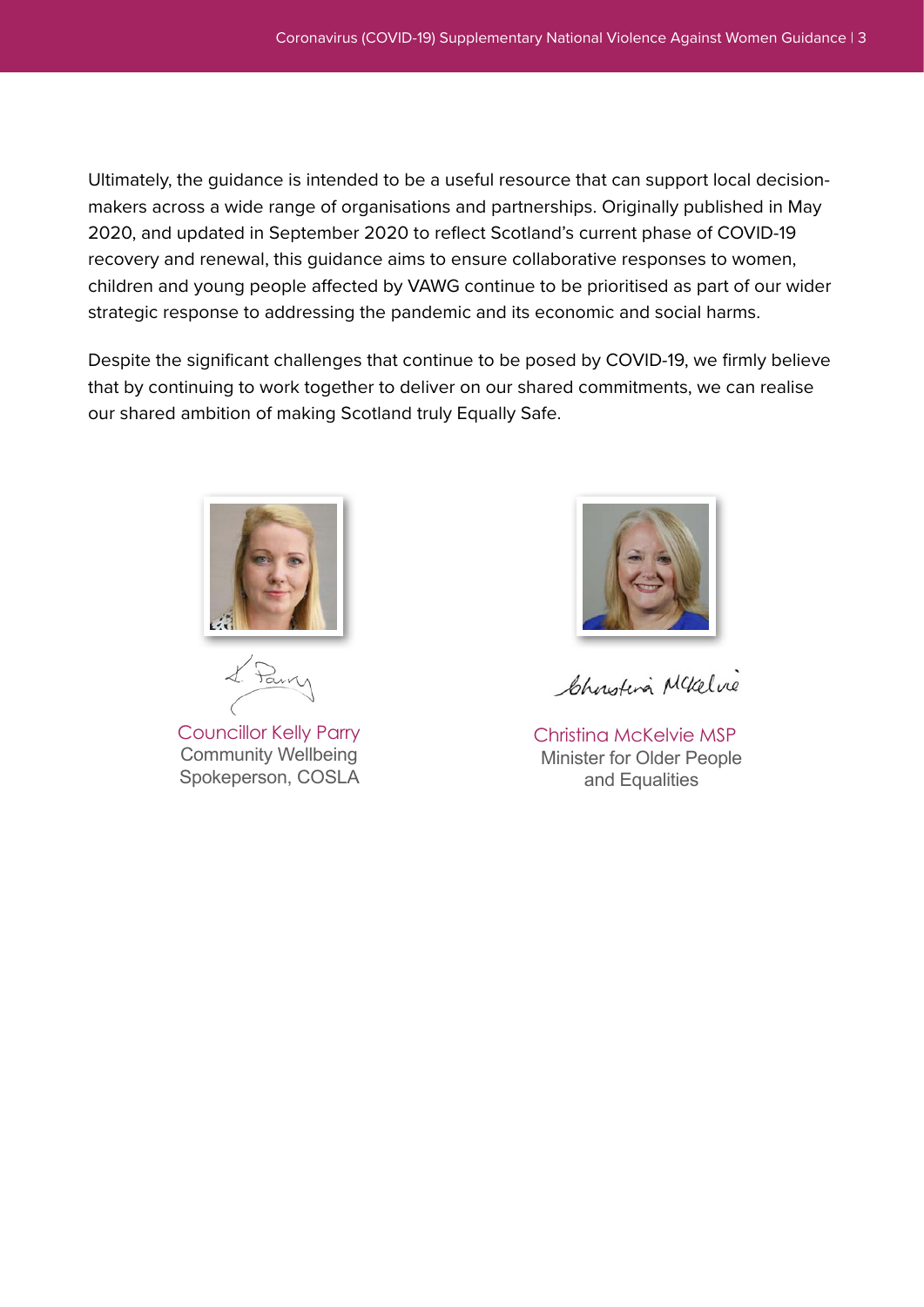# Introduction and Aims of the Guidance

### Background

Equally Safe: Scotland's Strategy for Preventing and Eradicating Violence Against Women and Girls was launched in 2014 and revised in 2016. The strategy sets out the Scottish Government and COSLA's joint vision for a strong and flourishing Scotland where all individuals are equally safe and respected, and where women and girls live free from all forms of violence and abuse – and the attitudes that help perpetuate it.

At a local level, Violence Against Women Partnerships (VAWPs) are recognised as the multi-agency mechanism for delivering Equally Safe. In 2016, the Scottish Government and COSLA, with the support of the Improvement Service, published [updated guidance](https://www.cosla.gov.uk/__data/assets/pdf_file/0019/18280/vawpartnershipguidance-aug-2016.pdf)  [for VAWPs,](https://www.cosla.gov.uk/__data/assets/pdf_file/0019/18280/vawpartnershipguidance-aug-2016.pdf) which clarifies the roles and responsibilities of these strategic partnerships in coordinating the responses of the key public sector and third sector organisations working locally to ensure the safety and wellbeing of women and children affected by violence and abuse.

In recognition that VAWG damages health and wellbeing, limits freedom and potential, and is a fundamental violation of human rights, the 2016 guidance highlights the importance of collaborative working between VAWPs and other relevant thematic community planning partnerships wherever possible. This includes (but is not limited to): Adult and Child Protection Committees; Community Justice Partnerships; Community Safety Partnerships; Alcohol and Drugs Partnerships and Health and Social Care Partnerships.

#### Impact of COVID-19 on Women, Children and Young People

The COVID-19 pandemic has, and will continue to, place women, children and young people experiencing all forms of VAWG at increased risk of harm for the foreseeable future.2 This includes women and children experiencing domestic abuse, rape and sexual assault, commercial sexual exploitation (CSE), trafficking, forced marriage and female genital

<sup>2</sup> This is due to a number of factors including (but not limited to): women, children and young people having less opportunity to seek support from their normal social networks such as friends and family while restrictions are in place; a perception that both universal and specialist services are under pressure creating a reluctance to seek support; perpetrators of VAWG potentially using COVID-19 social restrictions as an additional tool of exerting control, abuse and exploitation; increased financial challenges and dependencies if women are not able to work due to redundancy, caring responsibilities, illness or other factors.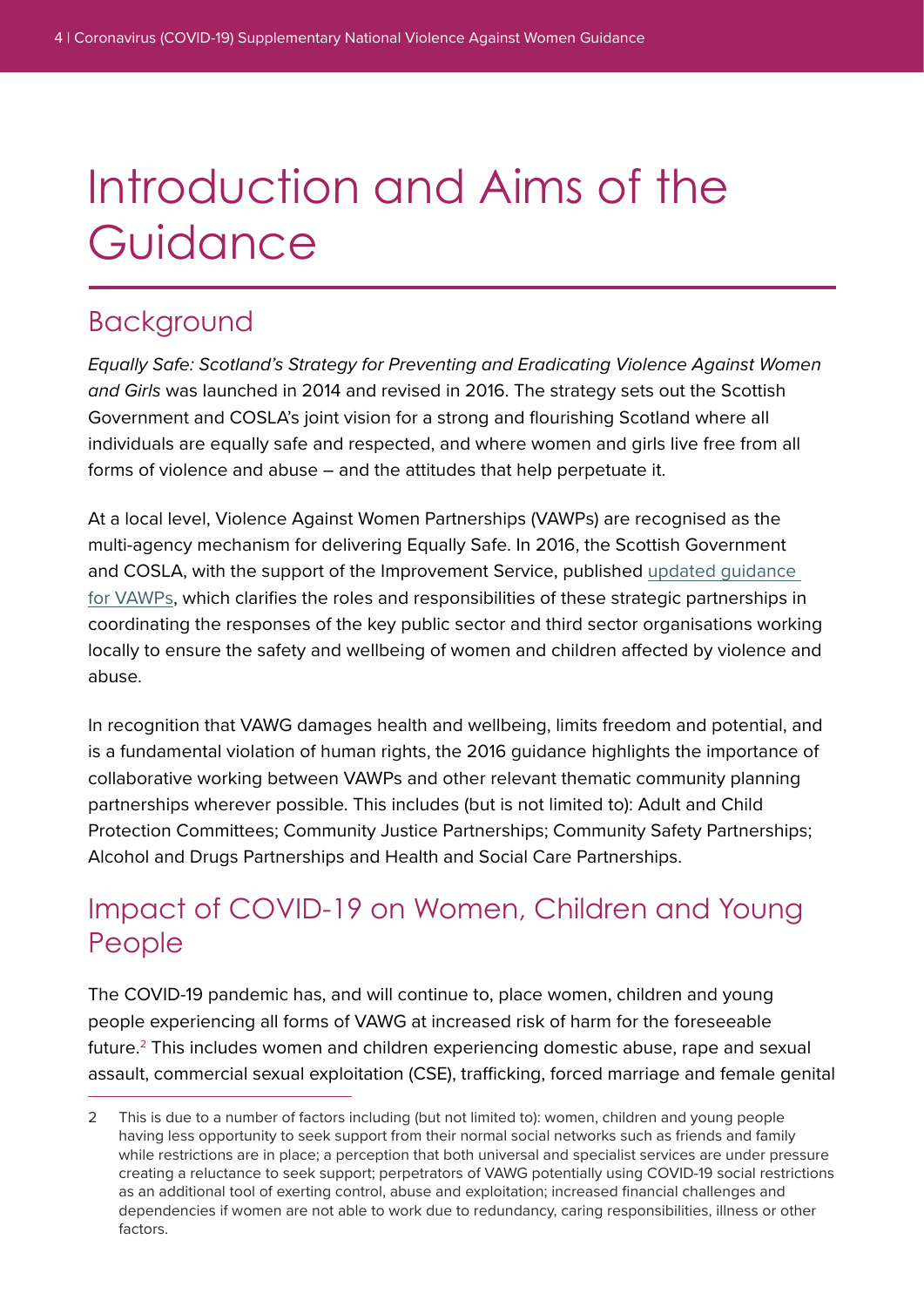mutilation (FGM). Recent evidence reviews published by the Scottish Government<sup>3</sup> have highlighted that while many specialist VAWG services initially saw a drop in referrals during the lockdown period due to increased barriers in accessing support, many women and children experiencing VAWG in local authority areas across Scotland will have experienced increased levels of harm and trauma during this period. Moreover, consultation with service providers highlights that there is likely to be increased demand for specialist support now social restrictions are being lifted and women and children are coming back into contact with both universal and specialist services.

The COVID-19 pandemic has also helped to make the harm women and children are experiencing more visible to a wide range of decision-makers across Scotland and has highlighted the need to ensure that systems and services better recognise and respond to the needs of women, children and young people in the future. Since the beginning of the pandemic, local Public Protection Chief Officer Groups (COGs) across Scotland have been playing a vital role in reviewing all available data to better understand and respond to risks to women and children experiencing domestic abuse in their local authority areas, as part of their wider public protection duties. However, it is important to note that this data is only likely to show the small proportion of women and children who have been identified by third sector and public sector partners as requiring support, and the actual levels of VAWG being perpetrated, and the harm being experienced by women and children, is likely to be significantly higher than current data shows. As Scotland moves towards recovery and renewal, it is vital that robust processes are put in place locally to capture and share data about all forms of VAWG to ensure decision-makers have a more complete picture of the nature and prevalence of the problem.

While all women and children experiencing VAWG may be at increased risk of harm during the pandemic, it is important to note that women and children with protected characteristics and experiencing socio economic disadvantage may face additional barriers to support<sup>4</sup> and be at increased risk of exploitation and coercion throughout the duration of the pandemic. This includes: minority ethnic women and girls; refugees and asylum seekers; disabled women and girls (including those with learning disabilities<sup>5</sup>); LGBTI people; and women at different ages and stages of life (including older women). Women and children experiencing poverty and deprivation are also likely to experience additional challenges, as are women migrants with no recourse to public funds.

<sup>3</sup> See ["Coronavirus \(COVID-19\): domestic abuse and other forms of violence against women and girls](https://www.gov.scot/isbn/9781800040786)  [during Phases 1, 2 and 3 of Scotland's route map"](https://www.gov.scot/isbn/9781800040786) and ["Children, Young People and Families COVID-19](https://www.gov.scot/publications/children-young-people-families-covid-19-evidence-intelligence-report/)  [Evidence and Intelligence Report"](https://www.gov.scot/publications/children-young-people-families-covid-19-evidence-intelligence-report/)

<sup>4</sup> For more information on the additional barriers and inequalities that different communities of interest may experience, please see [Improvement Service Briefing: Poverty, Inequality and COVID-19](https://www.improvementservice.org.uk/__data/assets/pdf_file/0013/16402/Poverty-inequality-and-COVID19-briefing.pdf)

<sup>5</sup> For more information on safeguarding people with care and support needs from abuse and neglect during the pandemic, please see [SCIE: Safeguarding adults during the COVID-19 crisis](https://www.scie.org.uk/care-providers/coronavirus-covid-19/safeguarding-adults)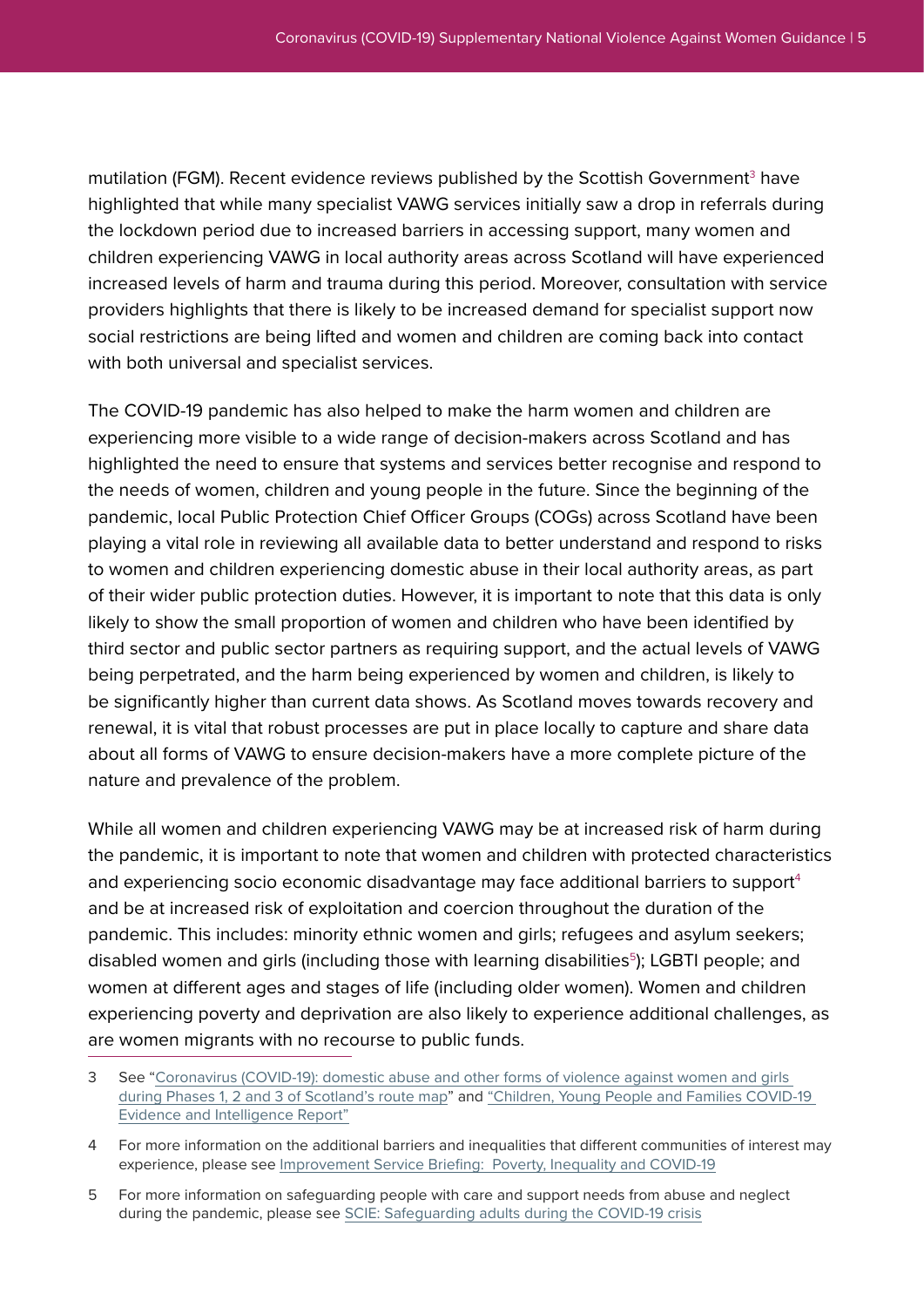Additionally, women, children and young people with multiple, complex needs including problem alcohol and drug use, a history of offending behaviour, homelessness and/ or mental health issues and trauma who are experiencing VAWG may experience additional challenges and support needs during the pandemic. It is vital that local authorities and other community planning partners ensure they are considering this during all stages of their COVID-19 responses.

#### Towards Recovery and Renewal

Looking ahead, it is crucial that the emphasis in local policy and practice continues to be on early intervention, so that victim/ survivors are identified and supported as early as possible and perpetrators of VAWG are held to account for their actions and supported to change their behaviour. There is also an opportunity to support a shift towards prevention by identifying opportunities for local strategies in relation to recovery and renewal, employability and poverty and welfare to address the inequalities that put women at increased risk of violence and abuse.

Equally Safe is underpinned by the understanding that VAWG is both a cause and consequence of gender inequality. Research highlights that the pandemic is likely to exacerbate the inequality of outcomes that women already experience in society.<sup>6</sup> For example, research shows that women have been disproportionately affected economically by the restrictions put in place to reduce the spread of the pandemic and the crisis has further entrenched unequal gender roles, such as unpaid care.7 As local authorities and other key stakeholders begin to consider how they can 'build back better', there is an opportunity to ensure there is a robust commitment to promoting gender equality and ensuring policy and practice is gender sensitive in order to drive forward improvements to women and children's lives. This shift towards prevention will help to reduce levels of gender inequality and VAWG in the long-term and will ensure that policy and practice effectively addresses the root causes of VAWG, rather than only dealing with its negative consequences on women, children and young people's lives.<sup>8</sup>

### Aims of the Supplementary VAW Guidance

The overall aim of this supplementary guidance is to ensure that a sustainable, joined-up

7 [Engender: Gender and Unpaid Work – The Impact of COVID-19 on Women's Caring Roles](https://www.engender.org.uk/content/publications/1594974358_Gender--unpaid-work---the-impact-of-Covid-19-on-womens-caring-roles.pdf)

<sup>6</sup> For more information on the ways that women have been disproportionately affected by the pandemic, please see [Engender Briefing: Women and COVID-19](https://www.engender.org.uk/content/publications/Engender-Briefing---Women-and-COVID-19.pdf)

<sup>8</sup> For more information on developing effective local strategies and activities to embed gender equality, please see [VAWG: Primary Prevention Guidance for Community Planning Partners](https://www.improvementservice.org.uk/__data/assets/pdf_file/0029/9668/primary-prevention-guidance.pdf)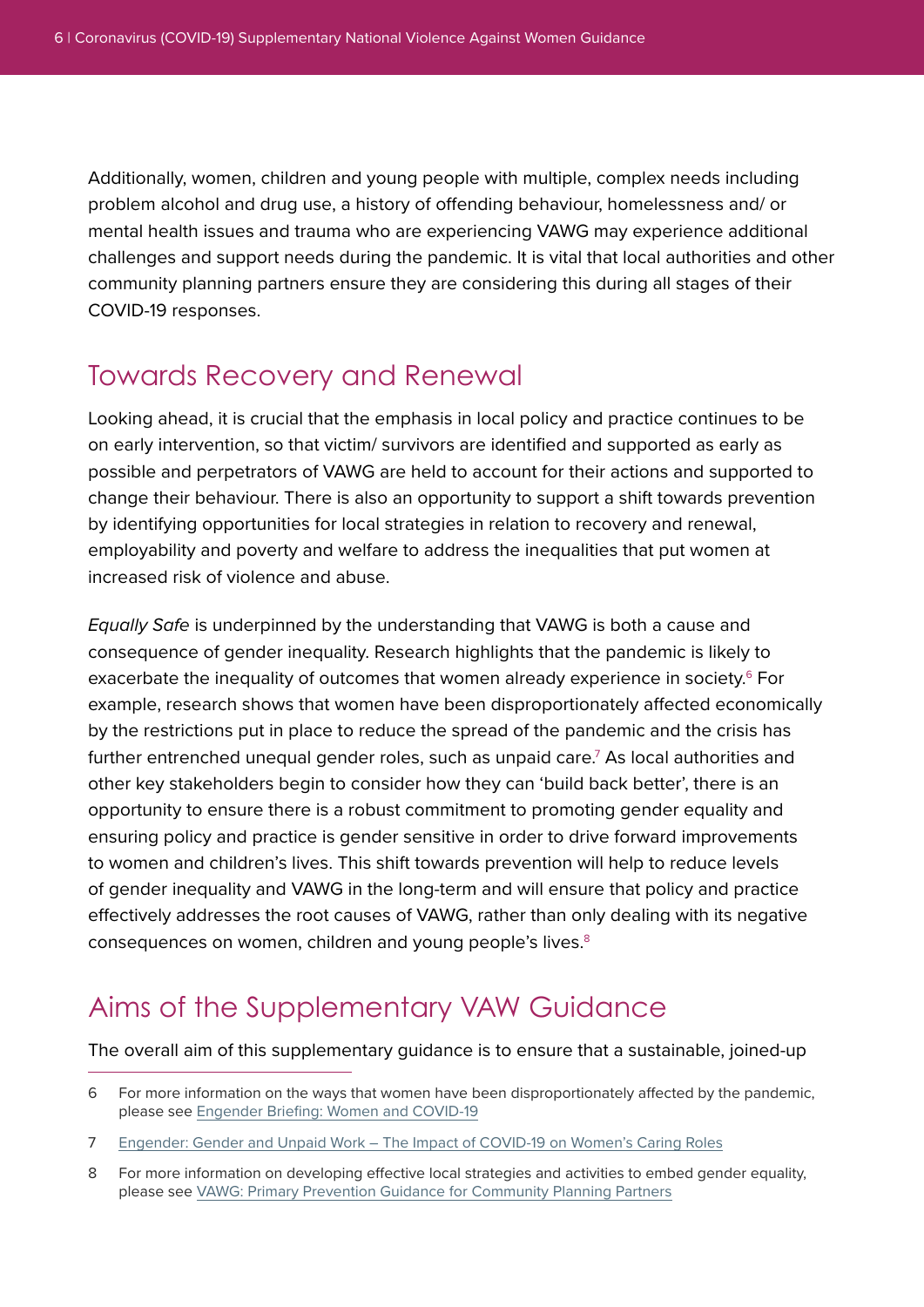approach to safeguarding the needs of women, children and young people experiencing VAWG during COVID-19 continues to be embedded at a local strategic level. Specifically, it aims to:

- Ensure local decision-makers are aware of the suite of COVID-19 guidance that has been developed nationally that will be relevant to supporting women, children and young people affected by VAWG, and tackling perpetrators of that abuse;<sup>9</sup>
- Highlight potential risks to women, children and young people during the pandemic and support local decision-makers to identify mitigating actions they can undertake in the short, medium and long-term; and
- Support planning through recovery, renewal and transformation to ensure that women, children and young people's equality and human rights are promoted at a strategic level in order to support a longer-term shift towards preventing VAWG in Scotland.

An overview of key risks and mitigating actions for decision-makers to consider is outlined in the table below. More detail on each of these risks and actions is available in the full guidance.

This Guidance also aims to provide elected members, Chief Officers and other key decision makers with a framework they can use to ensure they have a robust understanding and oversight of the wide range work of that is being progressed locally to respond to the safety and wellbeing needs of women, children and young people and the impact of this work. Ultimately, it is intended that this will help to strengthen local democratic accountability and help to drive forward any areas for improvement that are identified locally.

While aimed primarily at local authorities, the guidance recognises that a joined-up approach across a wide range of public sector and third sector partners will be needed locally in order to ensure women, children and young people are protected during the pandemic, and that tackling and preventing VAWG is embedded in broader medium- and long-term recovery strategies.

This includes (but is not limited to) Councils, Police, NHS, specialist VAW support services such as Women's Aid organisations, Rape Crisis services, other key third sector partners, housing providers and the Scottish Children's Reporter Administration (SCRA). It is intended to be a 'live' document that can be updated to respond to changing challenges and opportunities facing decision-makers at the different phases of pandemic.

<sup>9</sup> A list of the [key guidance that has been developed to date](#page-16-0) has been included as an appendix to this guidance.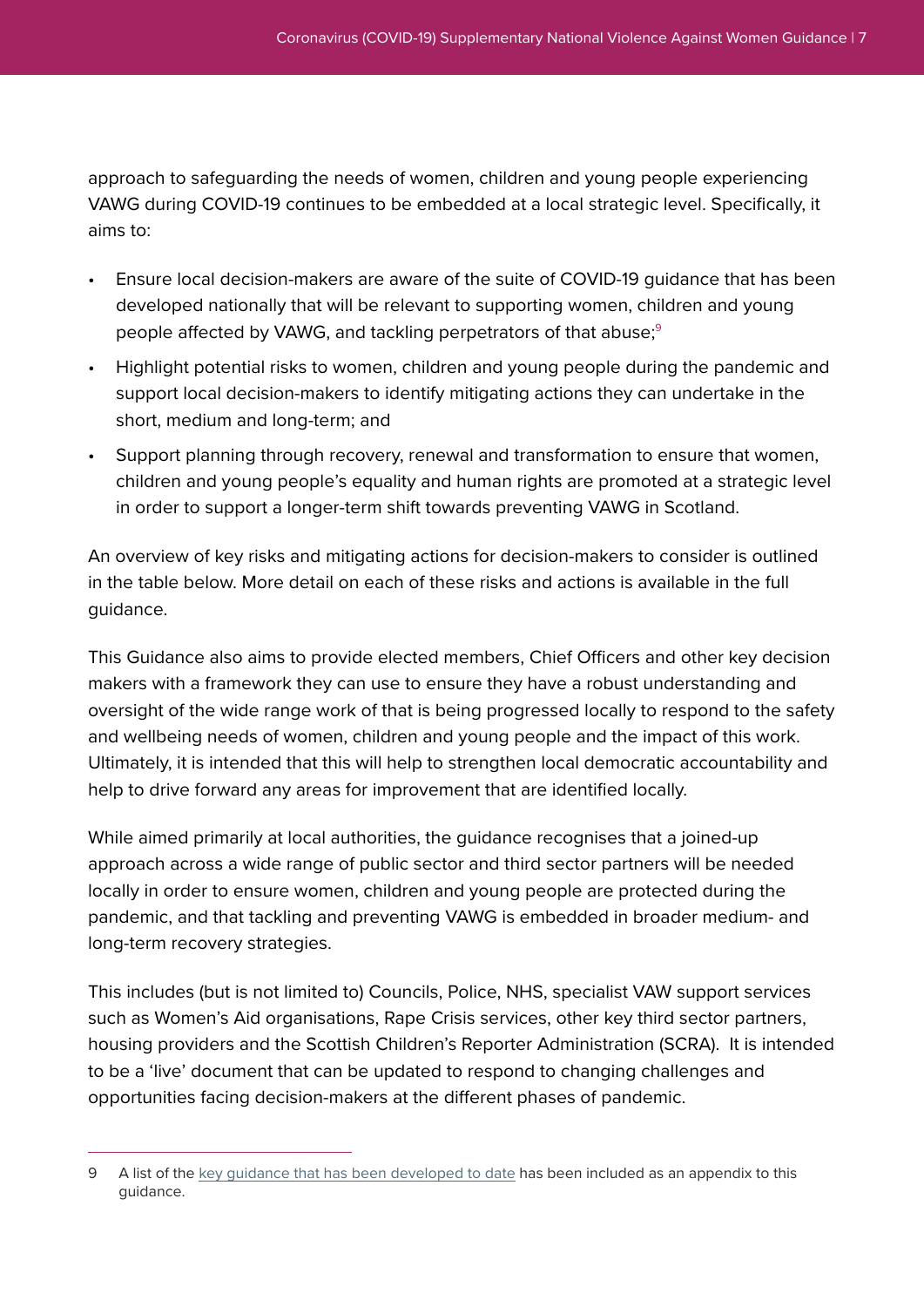#### **Key Risks and Mitigating Actions for Local Decision-Makers to Consider as Part of Their Wider Strategic Responses to COVID-19**

| SHORT-TERM: HEIGHTENED PERIODS OF RISK DURING LOCKDOWNS & OTHER SOCIAL RESTRICTIONS TO SUPPRESS THE SPREAD OF COVID-19 |                                                                                                                                                                   |  |  |  |
|------------------------------------------------------------------------------------------------------------------------|-------------------------------------------------------------------------------------------------------------------------------------------------------------------|--|--|--|
| <b>DURING PHASES 1 - 3 OF SCOTLAND'S ROUTE MAP</b>                                                                     |                                                                                                                                                                   |  |  |  |
|                                                                                                                        | Area of risk Effects of COVID-19 pandemic response                                                                                                                |  |  |  |
| Domestic                                                                                                               | Home is not a safe place for many women, children and young people (WCYP)                                                                                         |  |  |  |
| abuse, sexual                                                                                                          | There are increased barriers to accessing support and emergency housing during periods of local lockdown, particularly for WCYP with protected<br>$\bullet$       |  |  |  |
| violence and                                                                                                           | characteristics and complex needs                                                                                                                                 |  |  |  |
| abuse, FGM                                                                                                             | Perpetrators of domestic abuse may increase levels of control, surveillance and violence during periods of local lockdown or when households are in               |  |  |  |
| and forced                                                                                                             | quarantine                                                                                                                                                        |  |  |  |
| marriage                                                                                                               | Vulnerable CYP are particularly at risk when they are unable to attend school and ELC settings as are less visible to agencies/services                           |  |  |  |
|                                                                                                                        | There may be increased risk of sexual violence, exploitation of children, online abuse/grooming, FGM and forced marriage because of social isolation<br>$\bullet$ |  |  |  |
|                                                                                                                        | Social isolation may exacerbate existing mental health issues for survivors, as will restriction to support and health services<br>$\bullet$                      |  |  |  |
|                                                                                                                        | Women face increased risk of financial and economic dependency and deprivation because of economic crisis<br>$\bullet$                                            |  |  |  |
| Prostitution                                                                                                           | Regular safety mechanisms and support might not be available to women involved in prostitution and other forms of CSE, increasing risk of harm and<br>$\bullet$   |  |  |  |
| and other                                                                                                              | exploitation                                                                                                                                                      |  |  |  |
| forms of                                                                                                               | As a result of financial desperation and lack of financial support, women may be forced to sell sex at reduced prices and unsafe conditions during                |  |  |  |
| Commercial                                                                                                             | periods of lockdown, either online or in-person                                                                                                                   |  |  |  |
| Sexual                                                                                                                 | Women engaged in selling sex in-person (including in saunas, which are no longer required to be closed under public health regulations) are at                    |  |  |  |
| Exploitation                                                                                                           | increased risk of infection from COVID-19 due to difficulties in applying public health guidance in commercial sex settings                                       |  |  |  |
|                                                                                                                        | Women are at increased risk of being targeted to sell sex online<br>$\bullet$                                                                                     |  |  |  |
| Women with                                                                                                             | Social isolation may exacerbate existing trauma and mental health issues for survivors<br>$\bullet$                                                               |  |  |  |
| complex                                                                                                                | There may be decreased access to services for women with problem alcohol/ drug use and housing needs                                                              |  |  |  |
| needs                                                                                                                  | Women in the criminal justice system released from prison during the pandemic may face increased safety risks and reduced access to support,                      |  |  |  |
|                                                                                                                        | housing and benefits                                                                                                                                              |  |  |  |
|                                                                                                                        | Women's access to reproductive, abortion and sexual health services may be reduced due to social restrictions. There may be a higher risk of abuse                |  |  |  |
|                                                                                                                        | going undetected for pregnant women/ new mothers while restrictions are in place and perpetrators may use the pandemic to intensify control over                  |  |  |  |
|                                                                                                                        | women's reproductive health, resulting in higher risks of unwanted pregnancy and STIs                                                                             |  |  |  |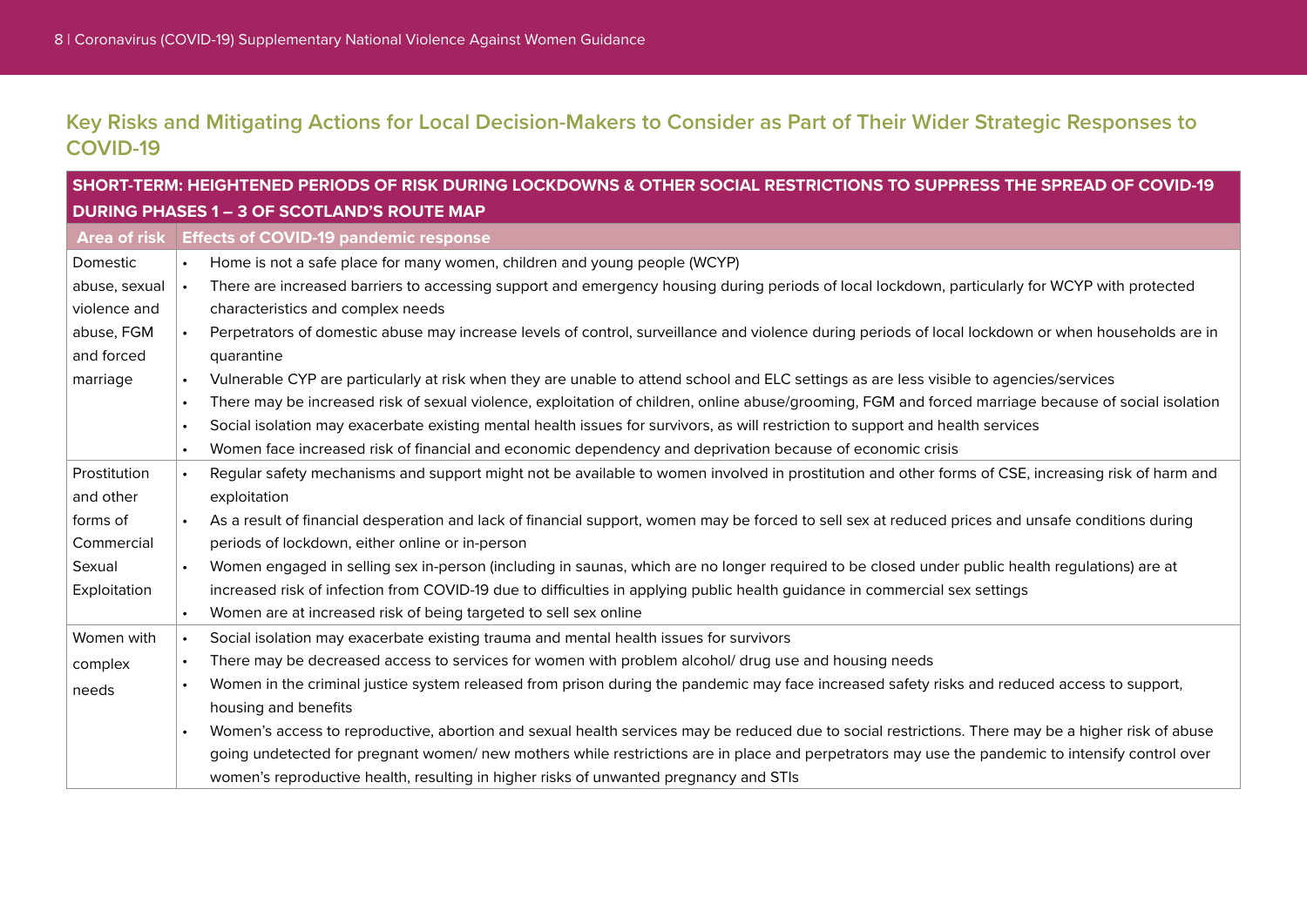| Perpetrators                                                | Perpetrators in the criminal justice system released from prison during the pandemic may pose increased safety risks to their families<br>$\bullet$         |  |  |  |
|-------------------------------------------------------------|-------------------------------------------------------------------------------------------------------------------------------------------------------------|--|--|--|
|                                                             | Challenges in ensuring perpetrators remain engaged virtually with programmes/support and continue behaviour change<br>$\bullet$                             |  |  |  |
|                                                             | Perpetrators may use current situation to justify non-compliance & avoid challenge                                                                          |  |  |  |
|                                                             | Emergency provisions in prisons and those related to CPOs may create specific risks                                                                         |  |  |  |
|                                                             | Mitigating actions local authorities and other community planning partners may wish to consider                                                             |  |  |  |
|                                                             | 1. Ensure Equality and Human Rights Impact Assessments are undertaken when developing any new policies/ responses to COVID-19, to reduce any                |  |  |  |
|                                                             | unintended negative consequences to WCYP experiencing VAWG and ensure they meet the specific needs of people with protected characteristics                 |  |  |  |
| 2.                                                          | Ensure MARACs continue to function to identify and enable safety plans to be put in place for WCYP at greatest risk of harm                                 |  |  |  |
| З.                                                          | Develop a COVID-19 domestic abuse housing policy based on good practice guidance                                                                            |  |  |  |
| 4.                                                          | Work in partnership with specialist VAWG services to ensure that robust pathways are in place to identify children and young people experiencing            |  |  |  |
|                                                             | domestic abuse and other forms of VAWG and that they are able to access spaces at ELC and Education Hubs where possible, during periods when                |  |  |  |
|                                                             | schools and nurseries are closed.                                                                                                                           |  |  |  |
|                                                             | Develop a strategy for effective multi-agency communication & data sharing to capture both quantitative and qualitative evidence on the impact of           |  |  |  |
|                                                             | COVID-19 on women, children and young people.                                                                                                               |  |  |  |
|                                                             | 6. Consider how to support and enhance capacity of specialist services. Wherever possible, this will include ensuring that any local funding and            |  |  |  |
|                                                             | contractual expectations are flexible to support service delivery and the changing needs of WCYP                                                            |  |  |  |
| 7.                                                          | Encourage community planning partners to work together to ensure a consistent approach to meeting the needs of WCYP, particularly in adult                  |  |  |  |
| protection, child protection and criminal justice responses |                                                                                                                                                             |  |  |  |
|                                                             | 8. Use social media and other communication channels to highlight local services & support available to WCYP and ensure different sectors of the            |  |  |  |
|                                                             | workforce know the role they can play in reducing risks. The use of accessible communication should be promoted wherever possible to ensure that            |  |  |  |
|                                                             | women and children with visual or sensory disabilities, learning difficulties, language barriers or other communication support needs are not excluded.     |  |  |  |
| 9.                                                          | Update risk assessment & management plans for convicted perpetrators & ensure close monitoring of high-risk perpetrators. Where possible, and this          |  |  |  |
|                                                             | can be done safely, intervene directly with perpetrators face-to-face or virtually to support them to change negative behaviours. If not possible, consider |  |  |  |
|                                                             |                                                                                                                                                             |  |  |  |
|                                                             | other ways of safely engaging to monitor behaviour                                                                                                          |  |  |  |
|                                                             | 10. Ensure that criminal justice partners have relevant details of index offences relating to VAWG and information around protective orders (e.g. NHOs)     |  |  |  |
|                                                             | preventing contact with WCYP                                                                                                                                |  |  |  |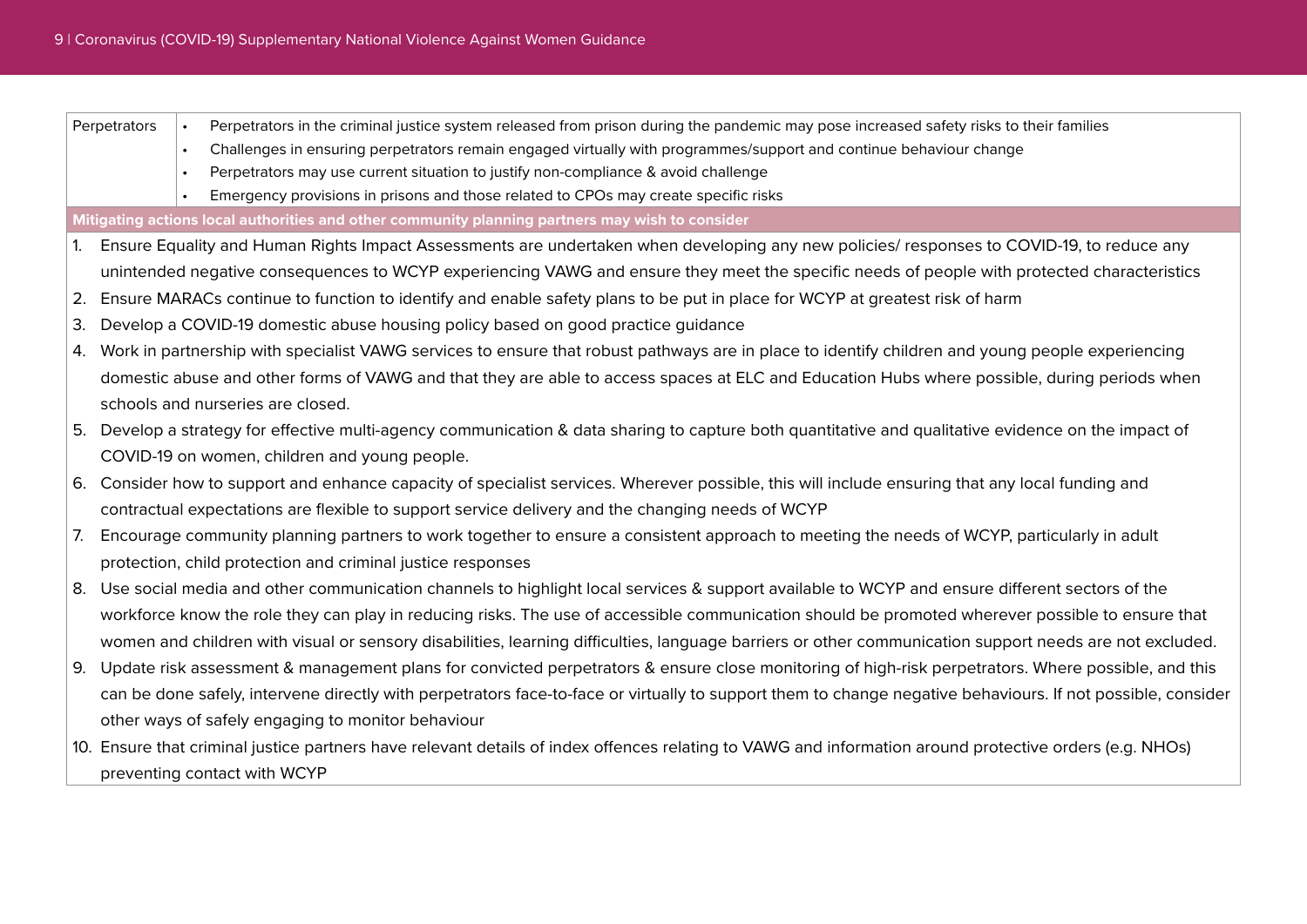| <b>MEDIUM TERM: DURING COVID 19 RECOVERY AND RENEWAL PLANNING</b>                                                                                             |                                                                                                                                                                                                                                                                     |  |  |  |
|---------------------------------------------------------------------------------------------------------------------------------------------------------------|---------------------------------------------------------------------------------------------------------------------------------------------------------------------------------------------------------------------------------------------------------------------|--|--|--|
|                                                                                                                                                               | Area of risk Effects of COVID-19 pandemic response                                                                                                                                                                                                                  |  |  |  |
| Increased                                                                                                                                                     | Risk of prolonged, intense trauma during the pandemic and long-term mental health issues for WCYP may have been exacerbated by the lockdown                                                                                                                         |  |  |  |
| demand for                                                                                                                                                    | and other restrictions                                                                                                                                                                                                                                              |  |  |  |
| Long waiting lists, lack of person-centred support and lack of support for WCYP with protected characteristics and/ or complex needs, all of which<br>support |                                                                                                                                                                                                                                                                     |  |  |  |
|                                                                                                                                                               | could exacerbate issues                                                                                                                                                                                                                                             |  |  |  |
|                                                                                                                                                               | Lack of access to support could contribute to some WCYP engaging in harmful behaviours                                                                                                                                                                              |  |  |  |
|                                                                                                                                                               | WCYP leaving perpetrator as social restrictions are lifted, are at high risk of serious physical harm and murder                                                                                                                                                    |  |  |  |
| Funding and                                                                                                                                                   | There may be challenges for services to meet anticipated increases in demand for specialist support once social restriction are lifted, because of                                                                                                                  |  |  |  |
| capacity                                                                                                                                                      | capacity and budget constraints                                                                                                                                                                                                                                     |  |  |  |
| constraints                                                                                                                                                   | Potential for further local lockdowns, resulting in challenges for both specialist and universal services in affected areas to plan for and provide support                                                                                                         |  |  |  |
|                                                                                                                                                               | to WCYP                                                                                                                                                                                                                                                             |  |  |  |
| Compounding<br>Inequalities                                                                                                                                   | The existing inequalities women experienced prior to COVID-19 are likely to have been further entrenched by the pandemic, with women more likely to<br>$\bullet$<br>face increased levels of caring responsibilities, unemployment and financial hardship than men; |  |  |  |
|                                                                                                                                                               | WCYP with protected characteristics may face increased barriers to recovering from the pandemic and accessing support with financial, employment,<br>$\bullet$                                                                                                      |  |  |  |
|                                                                                                                                                               | health and social needs.                                                                                                                                                                                                                                            |  |  |  |
|                                                                                                                                                               | Mitigating actions local authorities and other community planning partners may wish to consider during periods of lockdown and other restrictions                                                                                                                   |  |  |  |
|                                                                                                                                                               | 11. Undertake local strategic needs assessments to understand the impact the pandemic has had on WCYP experiencing VAWG and ensure this learning is                                                                                                                 |  |  |  |
|                                                                                                                                                               | used to shape local recovery and renewal plans                                                                                                                                                                                                                      |  |  |  |
|                                                                                                                                                               | 12. Ensure specific risks to women and children affected by VAWG are included in relevant integrated risk registers being developed by relevant Chief                                                                                                               |  |  |  |
| Officer Groups (COGs) to support wider recovery and renewal planning                                                                                          |                                                                                                                                                                                                                                                                     |  |  |  |
| 13. Adopt a whole-systems, child-centred approach to working with WCYP experiencing domestic abuse & ensure children are involved in decision-making          |                                                                                                                                                                                                                                                                     |  |  |  |
| about their lives, where possible and appropriate                                                                                                             |                                                                                                                                                                                                                                                                     |  |  |  |
| 14. Work in partnership with specialist VAWG services to ensure the needs of children experiencing domestic abuse are prioritised as part of recovery         |                                                                                                                                                                                                                                                                     |  |  |  |
| strategies being developed by Children Services and Education teams                                                                                           |                                                                                                                                                                                                                                                                     |  |  |  |
|                                                                                                                                                               | 15. Ensure local workforces have capacity and capability to provide trauma-informed support and services for all WCYP who require it                                                                                                                                |  |  |  |
|                                                                                                                                                               |                                                                                                                                                                                                                                                                     |  |  |  |
|                                                                                                                                                               | 16. Ensure perpetrators are held to account through robust use of criminal justice process and resumption of programmed interventions, including use of                                                                                                             |  |  |  |
|                                                                                                                                                               | flexible newly accredited 1:1 delivery methods, if groupwork support remains impractical                                                                                                                                                                            |  |  |  |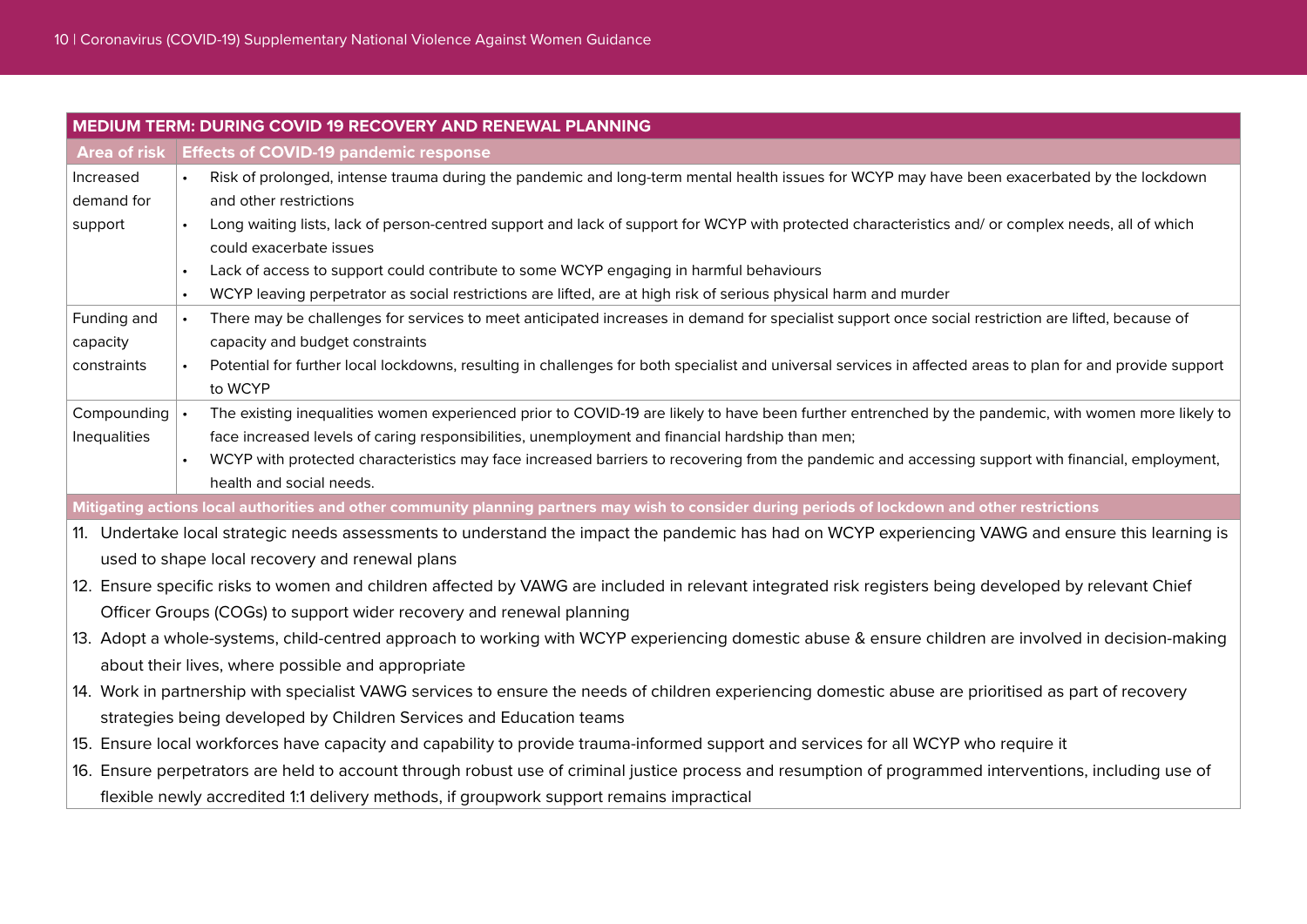- 17. Work in partnership with specialist VAWG services and universal services to identify anticipated levels of demand for crisis, recovery and other support in the coming year, and ensure resources are available to meet these
- 18. Explore opportunities to lever additional resources to support systems and services to respond to increased levels of demand
- 19. Regularly consult with WCYP with lived experience of VAWG and ensure that the recovery systems and services put in place locally recognise and respond to their specific needs, including WCYP with protected characteristics and/ or complex needs
- 20. Ensure that the inequality of outcomes that women have experienced during the pandemic are recognised and addressed in local recovery and renewal strategies, as well as in specific strategies relating to employability and economic recovery and poverty and welfare.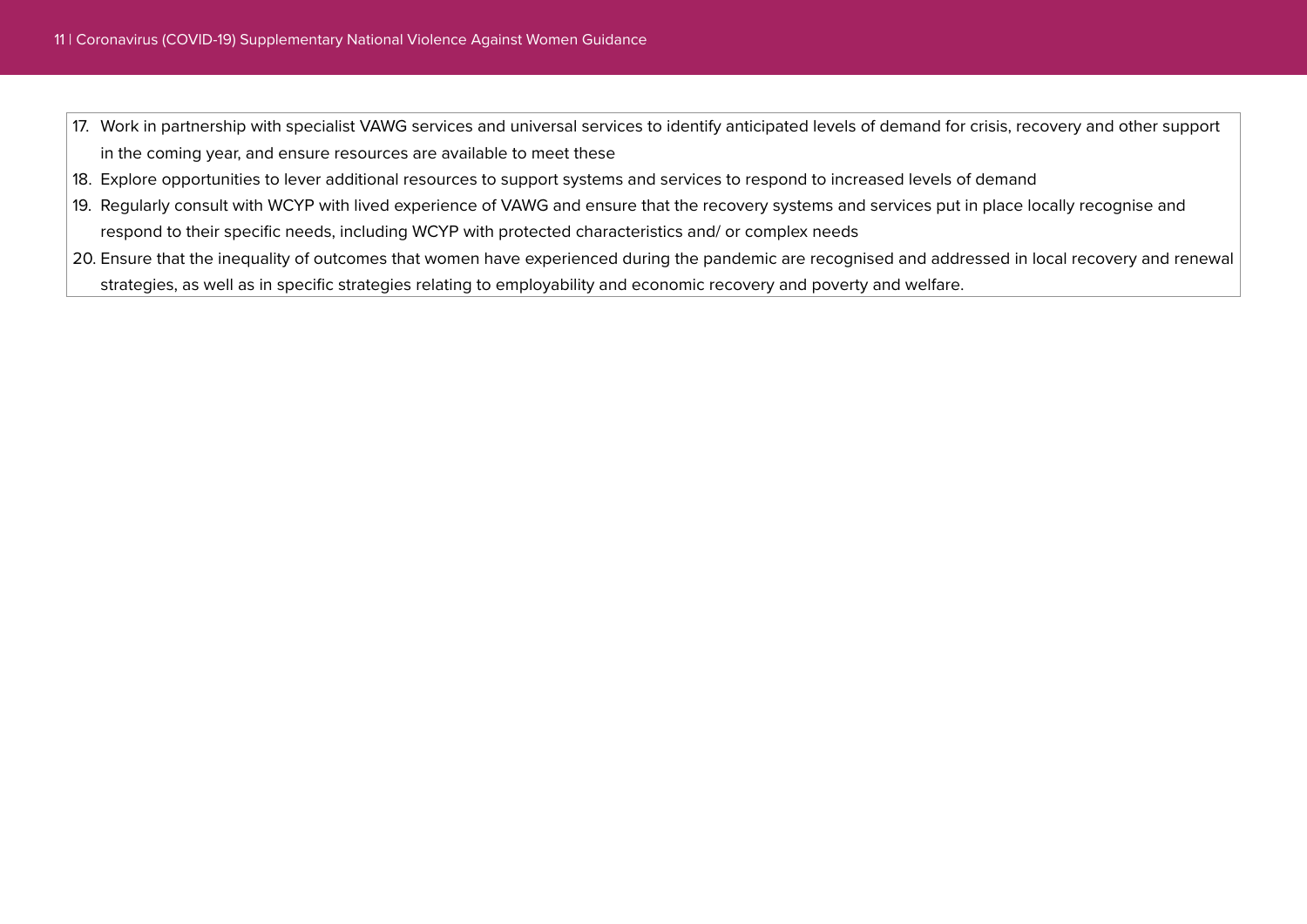| LONG-TERM: AS PARTNERS WORK TO 'BUILD BACK BETTER'                                                                                                      |                                                                                                                                                   |  |  |  |  |
|---------------------------------------------------------------------------------------------------------------------------------------------------------|---------------------------------------------------------------------------------------------------------------------------------------------------|--|--|--|--|
|                                                                                                                                                         | Area of risk   Effects of COVID-19 pandemic response                                                                                              |  |  |  |  |
| Long-term                                                                                                                                               | Incidents of VAWG could go undetected/unreported for many months and years                                                                        |  |  |  |  |
| effects of                                                                                                                                              | Economic crisis could exacerbate WCYP's experiences of VAWG                                                                                       |  |  |  |  |
| crisis                                                                                                                                                  | Gender inequality could be further entrenched in social and economic systems                                                                      |  |  |  |  |
|                                                                                                                                                         | Mitigating actions local authorities and other community planning partners may wish to consider during periods of lockdown and other restrictions |  |  |  |  |
|                                                                                                                                                         | 21. Continue to encourage multi-agency, collaborative working and promote strong engagement with VAW Partnerships at a local, strategic level     |  |  |  |  |
|                                                                                                                                                         | 22. Ensure a whole-systems, gendered approach to tackling VAWG is embedded as part of wider recovery, renewal and transformation responses        |  |  |  |  |
| 23. Promote commitment to tackling VAWG and gender inequality at a leadership level                                                                     |                                                                                                                                                   |  |  |  |  |
| 24. Ensure there is an emphasis on tackling gender inequality and embedding early intervention and primary prevention approaches in all relevant policy |                                                                                                                                                   |  |  |  |  |
| areas                                                                                                                                                   |                                                                                                                                                   |  |  |  |  |
| 25. Continue to capture both good practice and areas for improvement throughout the pandemic and ensure this learning is used to shape all policy and   |                                                                                                                                                   |  |  |  |  |
| practice moving forward.                                                                                                                                |                                                                                                                                                   |  |  |  |  |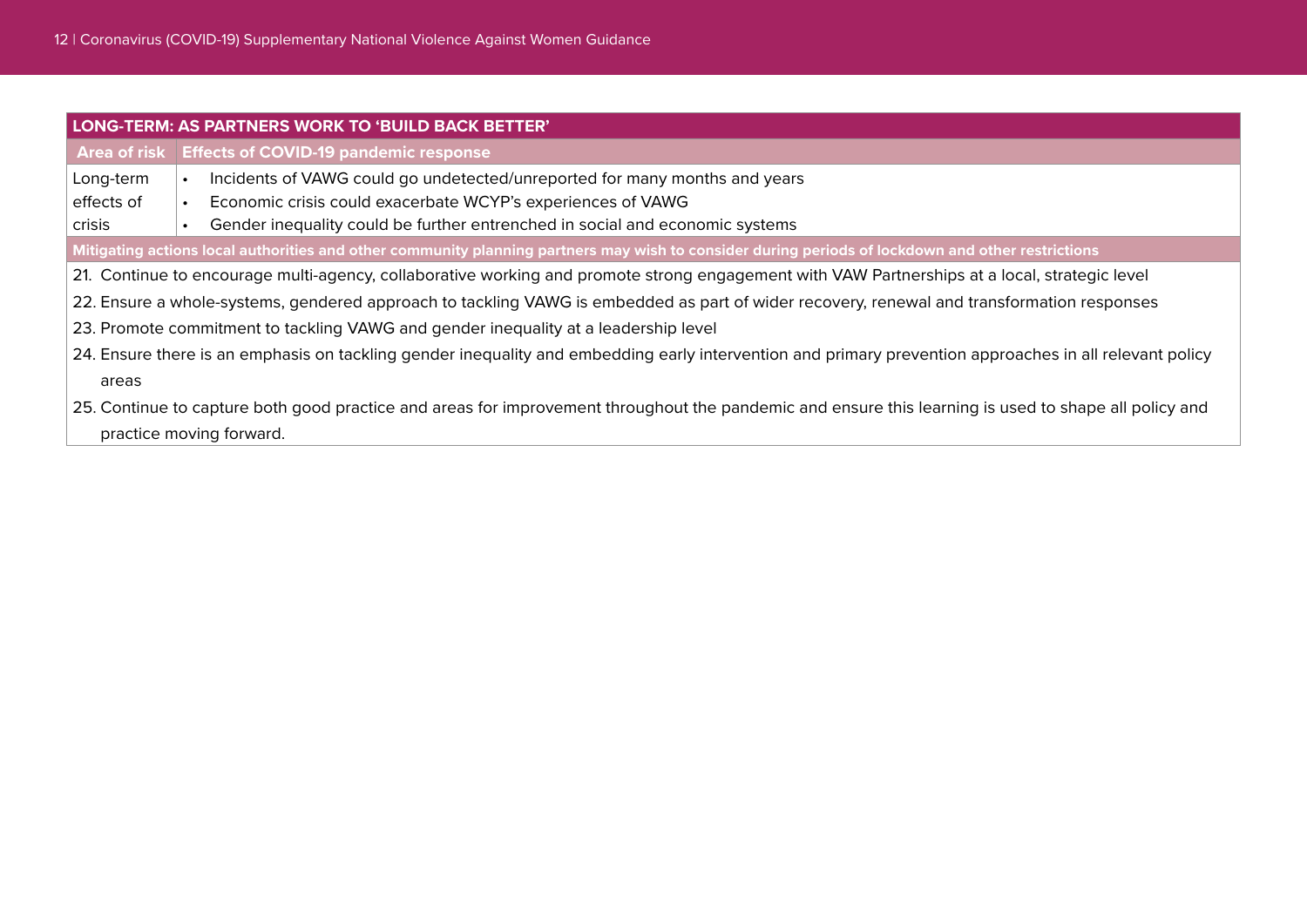#### **Collecting, Analysing and Sharing Data in Order to Inform Strategic Planning**

| <b>Timescale</b> | Why capture data on WCYP experiencing VAWG?              | How can data be collected?                                                    |  |  |
|------------------|----------------------------------------------------------|-------------------------------------------------------------------------------|--|--|
| Short term       | To help monitor the impact of local and national         | Utilise data currently being collected by key statutory organisations         |  |  |
|                  | COVID-19 responses on the safety and wellbeing of        | including Police Scotland, COPFS, NHS, Social Work Scotland and the           |  |  |
|                  | WCYP, in order to identify and reduce any risks of       | Scottish Prison Service to help increase understanding of the impact          |  |  |
|                  | unintended harm.                                         | of COVID-19 on WCYP affected by VAWG                                          |  |  |
|                  | Identify if and how the pandemic and restrictions is     | Maximise use of data collection processes agreed by SOLACE and                |  |  |
|                  | compounding existing risks and inequalities for WCYP, in | COSLA, which include Public Protection datasets                               |  |  |
|                  | order to support future planning                         | Review data being collected in other relevant community planning<br>$\bullet$ |  |  |
|                  |                                                          | areas such as housing and homelessness, problem drug and alcohol              |  |  |
|                  |                                                          | use, community justice, employment and poverty and welfare to                 |  |  |
|                  |                                                          | identify issues that are disproportionately affecting women and girls         |  |  |
|                  |                                                          | during the pandemic                                                           |  |  |
|                  |                                                          | Work in partnership with specialist VAWG support services and<br>$\bullet$    |  |  |
|                  |                                                          | equality groups to agree a process for sharing information and data           |  |  |
|                  |                                                          | on the trends they are identifying locally in terms of WCYP's support         |  |  |
|                  |                                                          | needs, including any additional needs being experienced by WCYP               |  |  |
|                  |                                                          | with protected characteristics                                                |  |  |
|                  |                                                          | Ensure WCYP with lived experience of VAWG have meaningful                     |  |  |
|                  |                                                          | opportunities to share their learning and experiences of the pandemic         |  |  |
|                  |                                                          | on an ongoing basis, to help inform future policy and practice                |  |  |
|                  |                                                          | When collecting data, it is important to note that many frontline services    |  |  |
|                  |                                                          | are currently being asked for information from multiple partners. In          |  |  |
|                  |                                                          | order to avoid duplication of effort and reduce demands being placed          |  |  |
|                  |                                                          | on specialist VAW services and equality groups at a time when they            |  |  |
|                  |                                                          | are under significant pressure, it is recommended that a coordinated,         |  |  |
|                  |                                                          | strategic approach to data collection should be adopted wherever              |  |  |
|                  |                                                          | possible.                                                                     |  |  |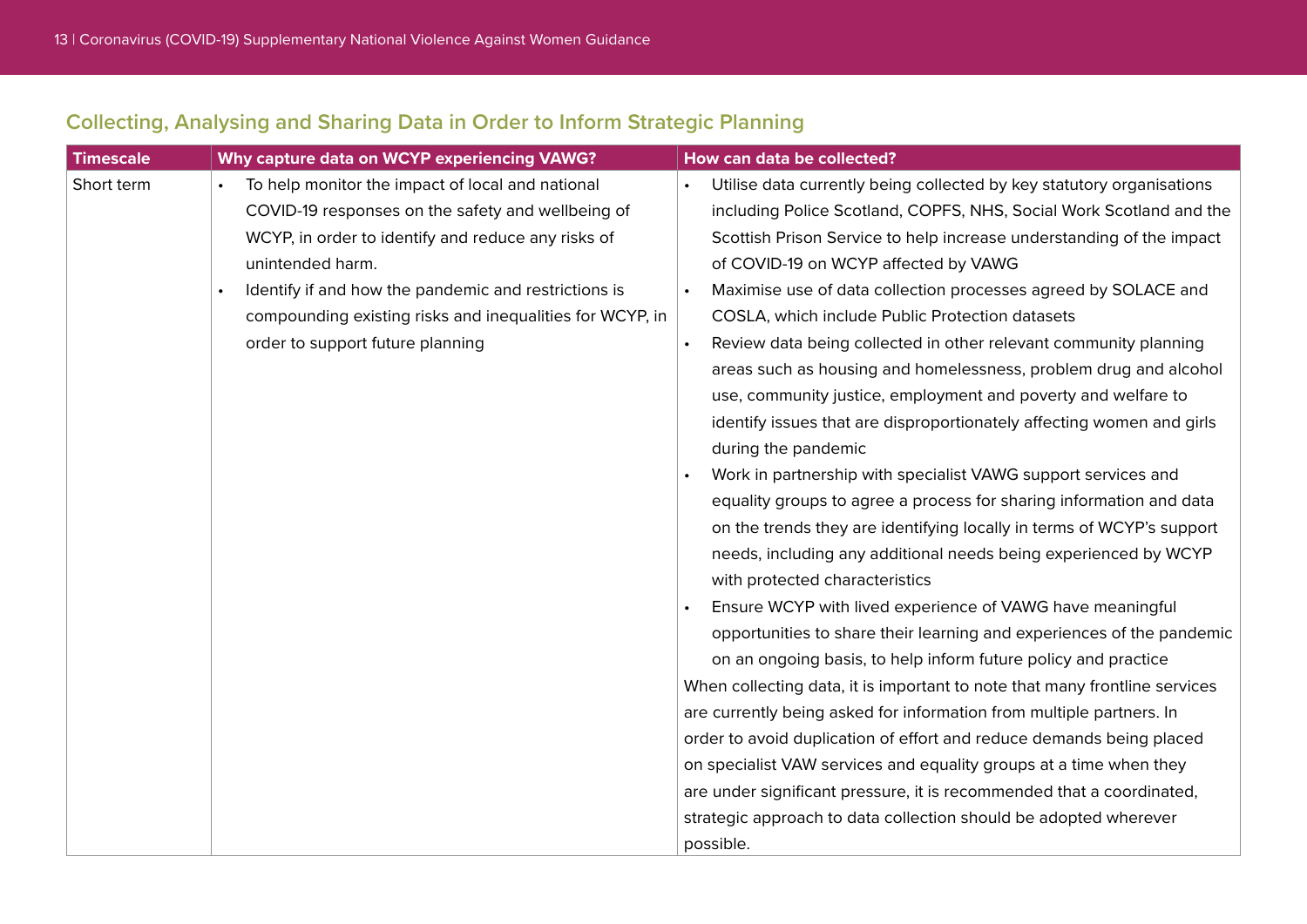| Timescale       | Why capture data on WCYP experiencing VAWG? |                                                           | How can data be collected? |                                                                      |  |
|-----------------|---------------------------------------------|-----------------------------------------------------------|----------------------------|----------------------------------------------------------------------|--|
| Medium and long |                                             | Adopting a robust and consistent approach to data         |                            | Revisit mechanisms for collecting and analysing data to identify any |  |
| term            |                                             | collection will help ensure risks for WYCP in local       |                            | areas for improvement                                                |  |
|                 |                                             | communities are identified and responded to at the        |                            | Develop systems in partnership with VAW Partnerships & Equality      |  |
|                 |                                             | earliest possible stage                                   |                            | Leads                                                                |  |
|                 |                                             | Collecting data on gender inequalities will help partners |                            | Integrate VAWG data collection with broader recovery data and        |  |
|                 |                                             | understand the long-term impact of COVID-19 on WYCP       |                            | intelligence systems currently in development                        |  |
|                 |                                             | and support a shift towards preventing VAWG in the        |                            | Ensure the highest standards of ethical data collection & storage,   |  |
|                 |                                             | future                                                    |                            | given needs for sensitivity and anonymity around VAWG data           |  |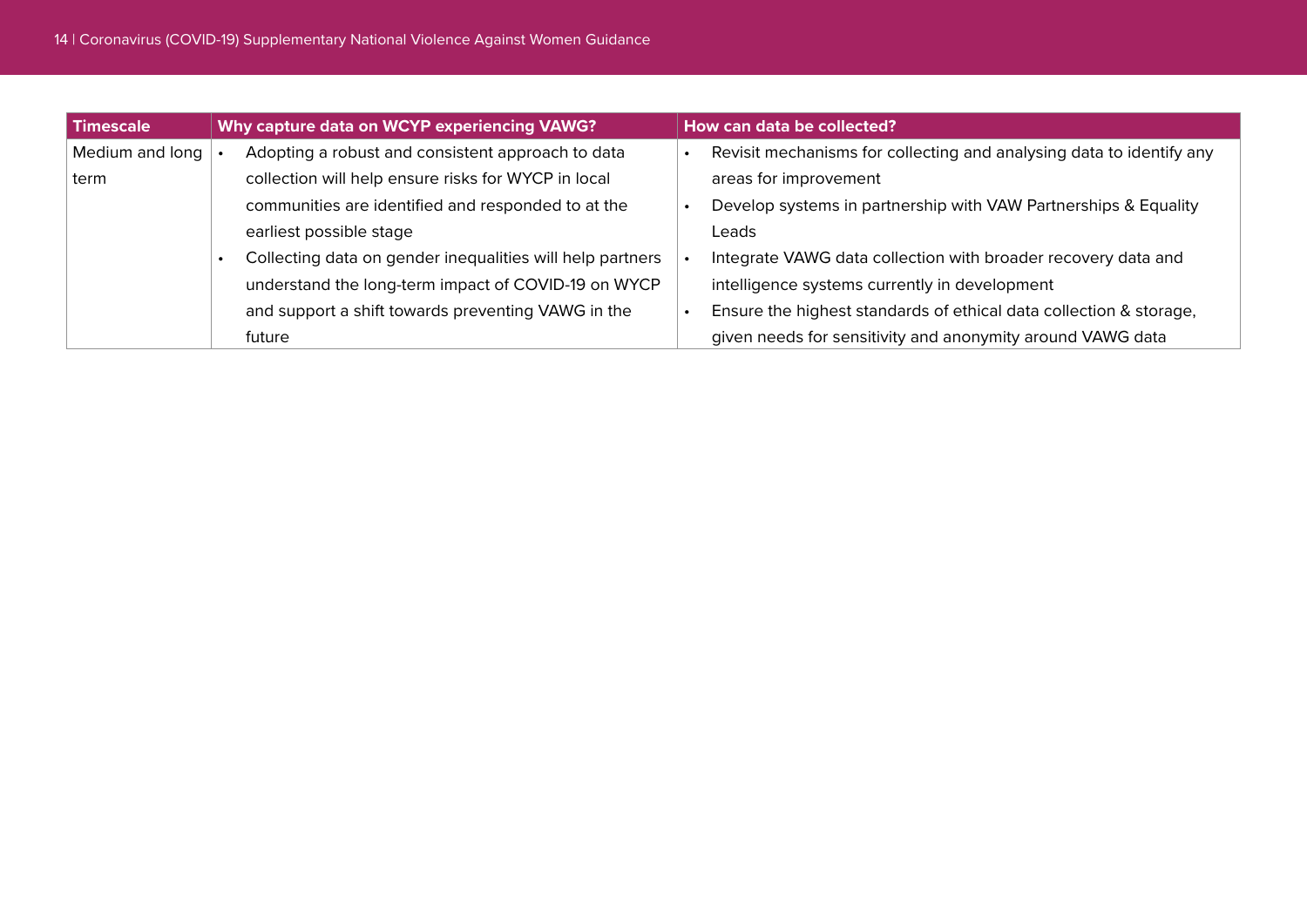#### **Promoting Consistent Messaging to Highlight Support for Women, Children and Young People (WCYP) in Local Response to VAWG**

| <b>Timescale</b>                                                                     |                                                                                                                                                            | Why capture data on WCYP experiencing VAWG?   How can data be collected?                                                                           |                                                    |  |  |
|--------------------------------------------------------------------------------------|------------------------------------------------------------------------------------------------------------------------------------------------------------|----------------------------------------------------------------------------------------------------------------------------------------------------|----------------------------------------------------|--|--|
|                                                                                      | KEY MESSAGES LOCAL AUTHORITIES CAN PROMOTE TO SUPPORT WOMEN, CHILDREN AND YOUNG PEOPLE (WCYP) DURING ALL PHASES OF                                         |                                                                                                                                                    |                                                    |  |  |
| <b>SCOTLAND'S ROADMAP TO RECOVERY</b>                                                |                                                                                                                                                            |                                                                                                                                                    |                                                    |  |  |
|                                                                                      | 1. WCYP experiencing VAWG are not alone and a range of specialist support services are available to access locally and nationally during all phases of the |                                                                                                                                                    |                                                    |  |  |
|                                                                                      | pandemic;                                                                                                                                                  |                                                                                                                                                    |                                                    |  |  |
|                                                                                      | 2. The pandemic is not an excuse for perpetrating abuse and perpetrators will be identified and held to account for their behaviours by Police Scotland;   |                                                                                                                                                    |                                                    |  |  |
|                                                                                      | 3. Tackling VAWG is everyone's business and professionals across a wide range of local workforces have a key role play in safely identifying and           |                                                                                                                                                    |                                                    |  |  |
|                                                                                      | responding to risks that WCYP may be experiencing                                                                                                          |                                                                                                                                                    |                                                    |  |  |
|                                                                                      |                                                                                                                                                            | 4. VAWG is a cause and consequence of gender inequality. As Scotland looks to 'Build Back Better' there is a need to ensure that promoting women's |                                                    |  |  |
|                                                                                      |                                                                                                                                                            | equality is prioritised in policy and practice to support a decisive shift towards preventing VAWG.                                                |                                                    |  |  |
|                                                                                      |                                                                                                                                                            | KEY AIMS OF COMMUNICATION PLANS LOCAL AUTHORITIES CAN SUPPORT AS PART OF THEIR WIDER STRATEGIC RESPONSE TO COVID-19                                |                                                    |  |  |
|                                                                                      | Raise awareness of impact of pandemic and                                                                                                                  | Promote national VAWG helplines and websites                                                                                                       | Raise awareness of the range of specialist VAWG    |  |  |
|                                                                                      | restrictions on WCYP experiencing all forms of                                                                                                             | that WCYP can access for support and information                                                                                                   | services that WCYP can access in their local       |  |  |
| VAWG including domestic abuse, rape and sexual                                       |                                                                                                                                                            | with VAWG                                                                                                                                          | community, either virtually, by phone or in person |  |  |
|                                                                                      | assault, commercial sexual exploitation, FGM and                                                                                                           |                                                                                                                                                    |                                                    |  |  |
|                                                                                      | forced marriage.                                                                                                                                           |                                                                                                                                                    |                                                    |  |  |
| Encourage women affected by all forms of VAWG                                        |                                                                                                                                                            | Highlight that women are disproportionately                                                                                                        | Ensure professionals are aware of the dynamics     |  |  |
| to seek specialist support as soon as it is safe for                                 |                                                                                                                                                            | being impacted by the pandemic and the                                                                                                             | of domestic abuse and coercive control and the     |  |  |
| them to do so                                                                        |                                                                                                                                                            | importance of ensuring promoting gender equality                                                                                                   | range of tactics perpetrators might use during the |  |  |
|                                                                                      |                                                                                                                                                            | is mainstreamed in strategic responses to the                                                                                                      | pandemic to increase their control and abuse of    |  |  |
|                                                                                      |                                                                                                                                                            | pandemic.                                                                                                                                          | WCYP.                                              |  |  |
| Emphasise that VAWG will not be tolerated and                                        |                                                                                                                                                            | Ensure that women with no recourse to public                                                                                                       | The Domestic Abuse Awareness Raising Tool          |  |  |
| perpetrators of abuse will be identified and held to<br>account for their behaviours |                                                                                                                                                            | funds can access support and are supported to do<br>this                                                                                           | (DAART) has been developed by SafeLives to         |  |  |
|                                                                                      |                                                                                                                                                            |                                                                                                                                                    | support professionals across different local       |  |  |
|                                                                                      |                                                                                                                                                            |                                                                                                                                                    | authority policy agendas with this task.           |  |  |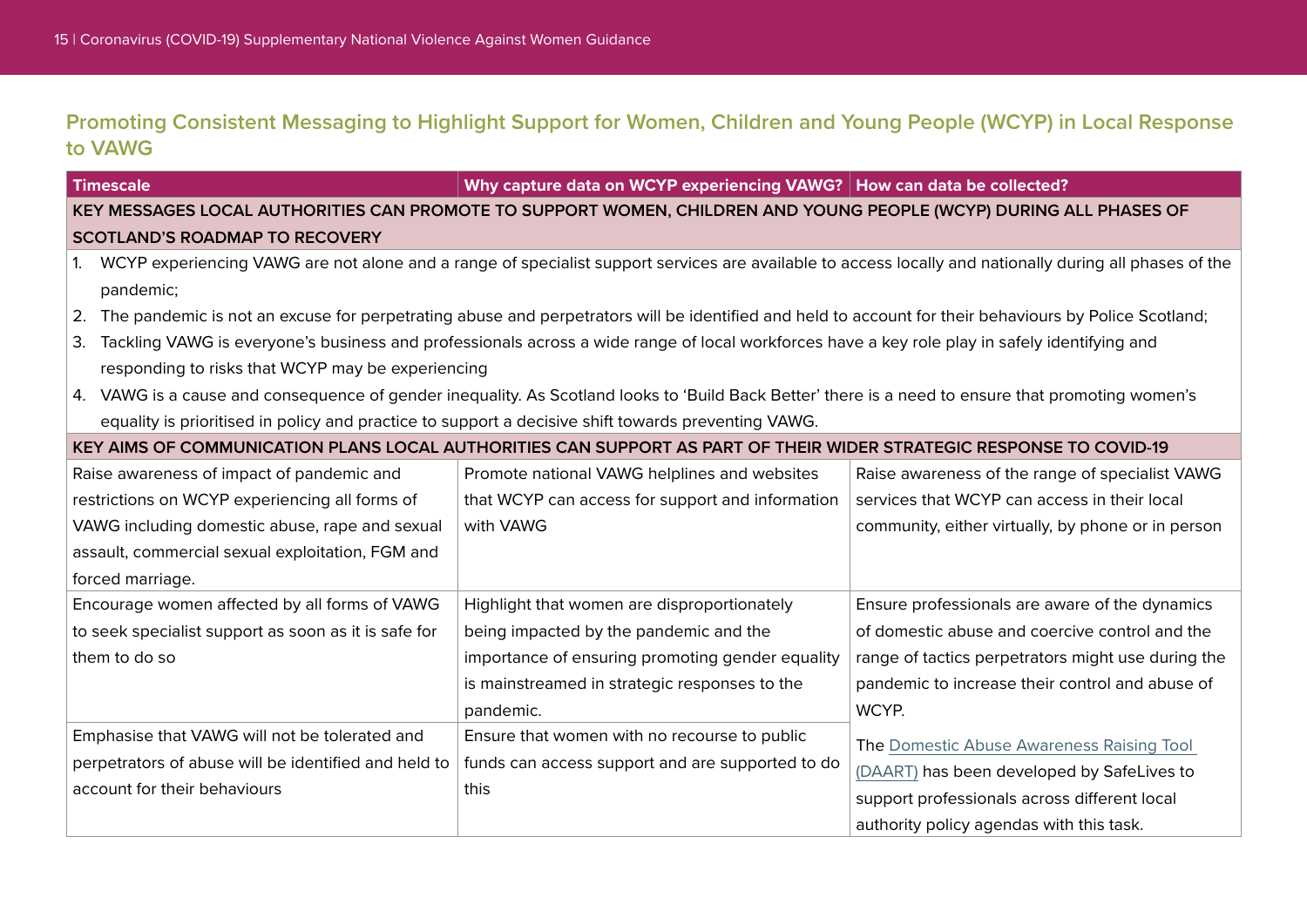Local authorities can help to ensure that information on key national helplines available to women, children and young people affected by VAWG is promoted locally, alongside details about local services/ support that are available. Key national helplines include:

[Scotland's Domestic Abuse and Forced Marriage Helpline](https://sdafmh.org.uk/): 0800 027 1234 [Rape Crisis Scotland Helpline](https://www.rapecrisisscotland.org.uk/help-helpline/): 08088 01 03 02 [Childline](https://www.childline.org.uk/): 0800 11 11 [CliCK Helpline](https://www.click.scot/) (for women selling or exchanging sex): 0300 124 5564

A full directory of the national support services available to women, children and young people experiencing all forms of VAWG is available on the **[Scottish Women's Right Centre]( https://www.scottishwomensrightscentre.org.uk/news/covid-19coronavirus-info/covid-19-support-available-for-women-experiencing-abuse/)** website.

A toolkit of resources that can be used locally to raise awareness of support available to survivors of domestic abuse and intimate image sharing is available on the Safer Scotland website. A [series of animations](https://www.youtube.com/channel/UC_xr-hGA5Uy_JBs41BFPcMQ) co-produced by young survivors of domestic abuse are also available to view.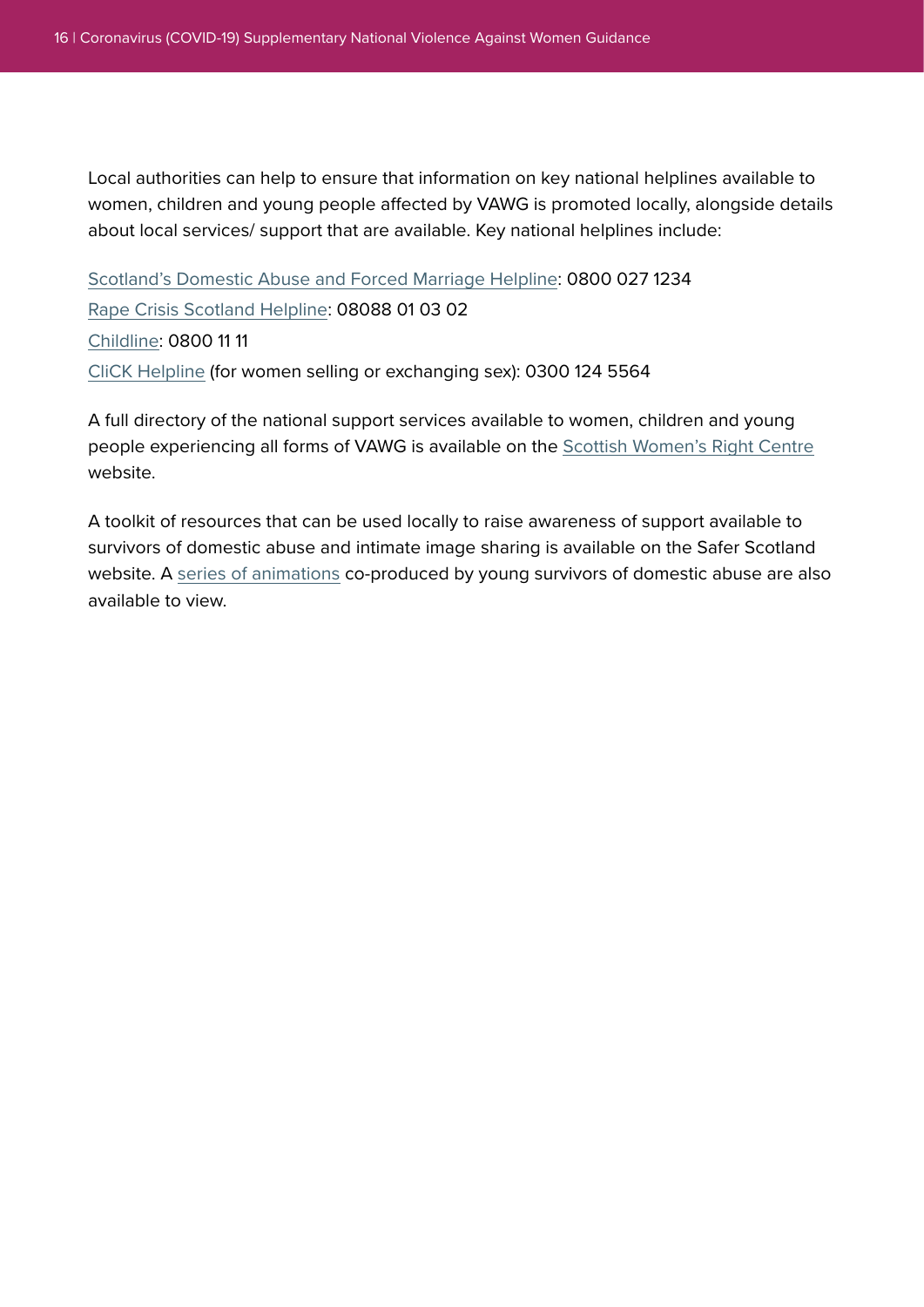# <span id="page-16-0"></span>Appendix 1 – Other Relevant Guidance to Support Community Planning

### Adult Protection and Child Protection

[Coronavirus \(COVID-19\): adult support and protection guidance](https://www.gov.scot/publications/coronavirus-covid-19-adult-support-and-protection-guidance/) [Supplementary Child Protection guidance](https://www.gov.scot/binaries/content/documents/govscot/publications/advice-and-guidance/2020/03/coronavirus-covid-19-supplementary-national-child-protection-guidance/documents/coronavirus-covid-19-supplementary-national-child-protection-guidance/coronavirus-covid-19-supplementary-national-child-protection-guidance/govscot%3Adocument/CORONAVIRUS%2B%2528COVID-19%2529%2BSUPPLEMENTARY%2BNATIONAL%2BCHILD%2BPROTECTION%2BGUIDANCE.pdf) [Children's Hearings Update & Coronavirus practice guide for panel members](http://www.chscotland.gov.uk/our-publications/practice/2020/04/coronavirus-practice-guide/) [Scottish Association of Social Workers: Domestic abuse and child welfare: A practice guide](https://www.basw.co.uk/media/news/2020/apr/domestic-abuse-and-child-welfare-practice-guide-social-workers)  [for social workers \(including COVID-19 preface\)](https://www.basw.co.uk/media/news/2020/apr/domestic-abuse-and-child-welfare-practice-guide-social-workers)

### Domestic Abuse

[Safe Lives guidance for multi-agency forums, including MARACS](https://safelives.org.uk/sites/default/files/resources/Marac%20guidance%20-%20COVID%2019.pdf) [Safe and Together Model COVID-19 Quick Guide](https://safeandtogetherinstitute.com/wp-content/uploads/2020/03/COVID19_QUICK-GUIDE_FINAL-032720.pdf) [National procurator fiscal for domestic abuse](https://communityjustice.scot/wp-content/uploads/2020/04/Update-in-relation-to-domestic-abuse-cases-during-the-Covid.pdf) [Scottish Courts guidance on complying with family court orders](https://www.scotcourts.gov.uk/docs/default-source/default-document-library/guidance-on-compliance-with-family-court-orders-27-03-20.docx?sfvrsn=0) [Scottish Government COVID-19 guidance: safe and ethical social work practice](https://www.gov.scot/publications/coronavirus-covid-19-social-worker-guidance-on-safe-contact/) [Scottish Government COVID-19 guidance: domestic abuse](https://www.gov.scot/publications/coronavirus-covid-19-guidance-on-domestic-abuse/pages/overview/)

### Housing and Homelessness

[Guidance for social landlords – domestic abuse and COVID-19](http://www.cih.org/resources/PDF/Policy%20free%20download%20pdfs/CV19%20Scotland%20Domestic%20Abuse%20guidance.pdf) [COVID-19 Allocations Advice and Information for the Housing Sector](https://www.gov.scot/binaries/content/documents/govscot/publications/advice-and-guidance/2020/04/coronavirus-covid-19-allocations-advice-and-information-for-the-housing-sector/documents/coronavirus-covid-19-allocations-advice-and-information-for-the-housing-sector/coronavirus-covid-19-allocations-advice-and-information-for-the-housing-sector/govscot%3Adocument/COVID-allocations.pdf)

## Poverty and Inequality

[Poverty, Inequality and COVID-19](https://www.improvementservice.org.uk/__data/assets/pdf_file/0013/16402/Poverty-inequality-and-COVID19-briefing.pdf) [COVID-19 Response Planning: Supporting Migrants with no Recourse to Public Funds](http://www.migrationscotland.org.uk/uploads/Guidance%20Covid%2019%20Supporting%20People%20with%20NRPF%20200420_0.pdf) [Child Poverty and COVID-19](https://www.improvementservice.org.uk/__data/assets/pdf_file/0026/17369/COVID-19-and-children-young-people.pdf)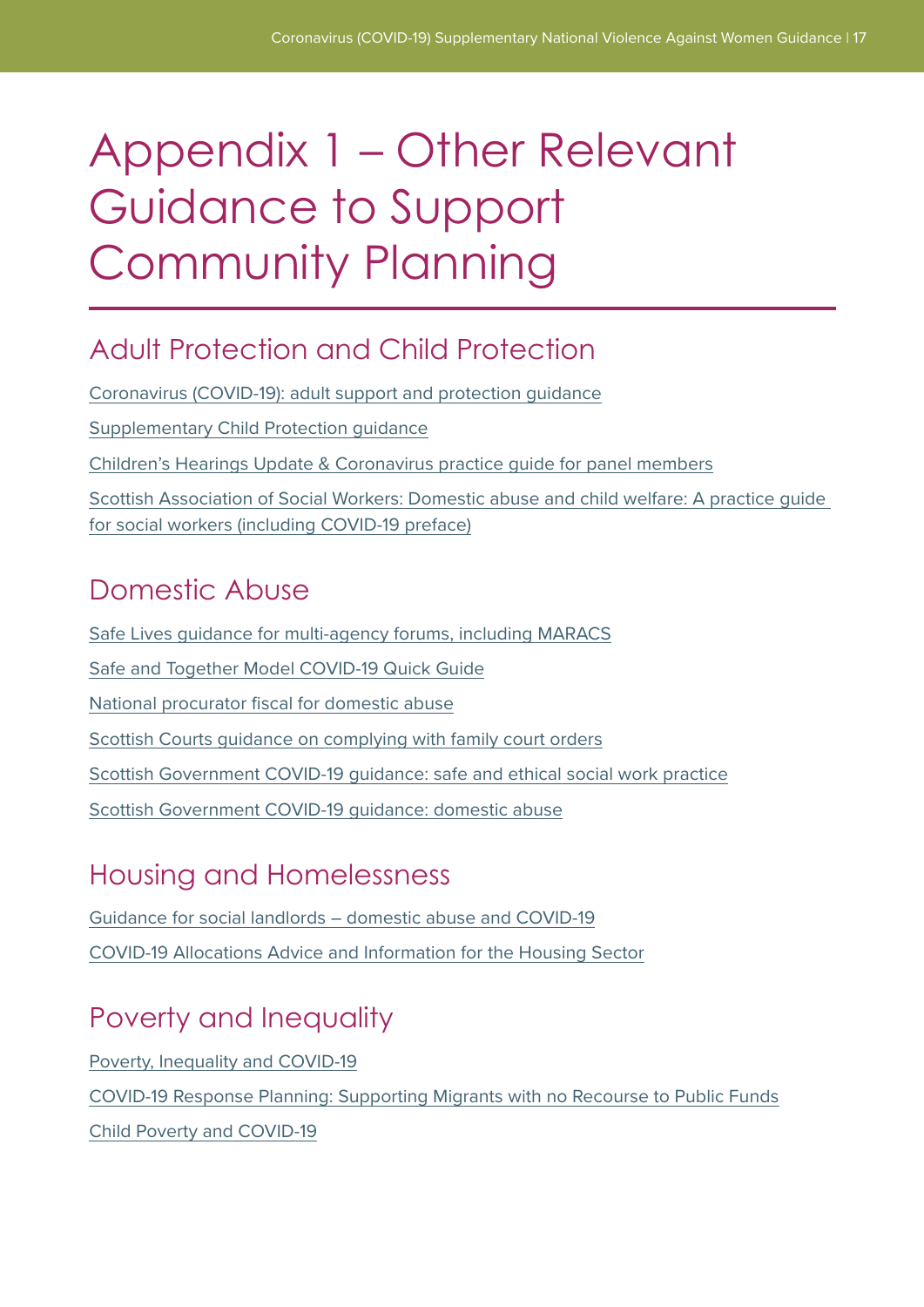## Community Justice

#### [Prisons guidance](https://communityjustice.scot/wp-content/uploads/2020/03/SHORE-AND-COVID-19-Interim-Guidance-26.03.20.pdf)

Caledonian Guidance [Notes 1](https://communityjustice.scot/wp-content/uploads/2020/03/Caledonian-guidance-re-Covid-19-002-003-final-25.3.20-.pdf) [and 2](https://communityjustice.scot/wp-content/uploads/2020/03/27.3.20-Issue-2-Caledonian-guidance-re-Covid-19.pdf) & [Caledonian Advice for areas without Caledonian](https://communityjustice.scot/wp-content/uploads/2020/04/1.4.20-Guidance-re-Covid-19-areas-without-access-to-the-Caledonian.pdf)

Caledonian: Technology, tips and techniques for working safely with women (please contact Community Justice Scotland to access)

[Community Justice Scotland: Working with men who abuse their partners in the context of](https://communityjustice.scot/wp-content/uploads/2020/04/Working-with-men-COVID-19-v1.0.pdf)  [the COVID-19 crisis](https://communityjustice.scot/wp-content/uploads/2020/04/Working-with-men-COVID-19-v1.0.pdf)

[COPFS Coronavirus \(COVID-19\): information for those due to attend court](https://www.copfs.gov.uk/media-site-news-from-copfs/1875-coronavirus-covid-19-information-for-those-due-to-attend-courthttps:/www.copfs.gov.uk/media-site-news-from-copfs/1875-coronavirus-covid-19-information-for-those-due-to-attend-court)

[Guidance notes for Criminal Justice Social Workers in relation to domestic abuse prisoners](https://communityjustice.scot/wp-content/uploads/2020/06/16.6.20-Guidance-Prisoner-Release-Domestic-Abuse-003.pdf)  [being released during lockdown](https://communityjustice.scot/wp-content/uploads/2020/06/16.6.20-Guidance-Prisoner-Release-Domestic-Abuse-003.pdf)

#### **Fducation**

[Scottish Government: school and early learning closures – guidance about key workers and](https://www.gov.scot/publications/coronavirus-guide-schools-early-learning-closures/)  [vulnerable children](https://www.gov.scot/publications/coronavirus-guide-schools-early-learning-closures/)

[Coronavirus \(COVID-19\): guidance on preparing for the start of the new school term in](https://www.gov.scot/publications/coronavirus-covid-19-guidance-preparing-start-new-school-term-august-2020/pages/4/)  [August 2020](https://www.gov.scot/publications/coronavirus-covid-19-guidance-preparing-start-new-school-term-august-2020/pages/4/)

[Domestic Abuse: Information for Educators](https://education.gov.scot/media/mkcmbu12/domestic-abuse-v3.pdf) (Education Scotland and Scottish Women's Aid)

### National COVID-19 Framework

[Scottish Government COVID-19 Decision-Making Framework](https://www.gov.scot/publications/coronavirus-covid-19-framework-decision-making/pages/3/)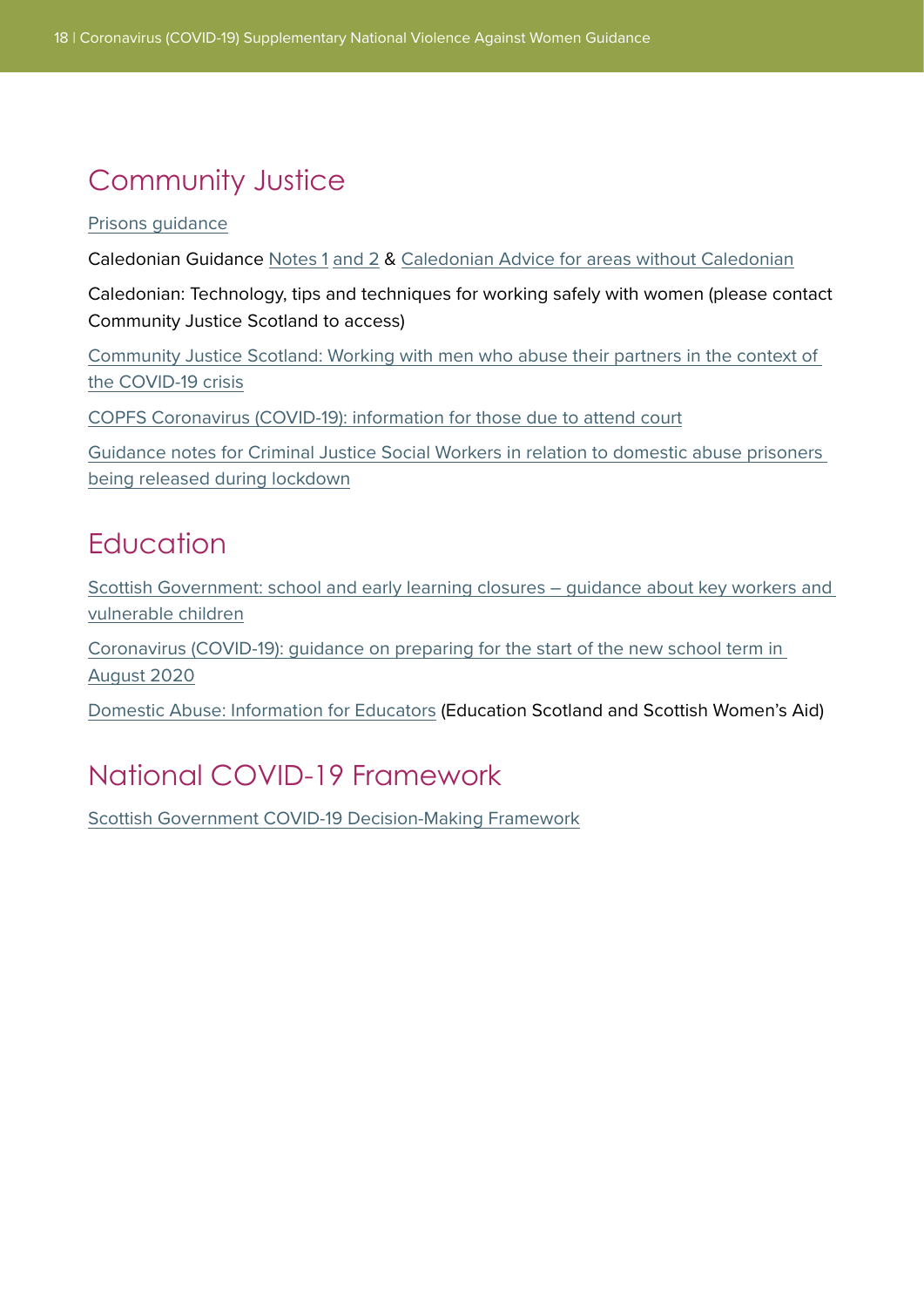# Appendix 2 - Other Useful Resources

### COVID-19 Research and Evidence Briefings

[SOLACE and Scottish Government 'Vulnerable children report'](https://www.gov.scot/publications/vulnerable-children-report-15-2020-scottish-government-solace/)

[Scottish Government 'Coronavirus \(COVID-19\): Domestic Abuse and other forms of Violence](https://www.gov.scot/publications/domestic-abuse-forms-violence-against-women-girls-vawg-during-covid-19-lockdown-period-30-3-20-22-05-20/)  [Against Women and Girls Evidence Report'](https://www.gov.scot/publications/domestic-abuse-forms-violence-against-women-girls-vawg-during-covid-19-lockdown-period-30-3-20-22-05-20/)

[Scottish Government 'Coronavirus Children, Young people and Families - evidence and](https://www.gov.scot/publications/children-young-people-families-covid-19-evidence-intelligence-report/)  [intelligence report](https://www.gov.scot/publications/children-young-people-families-covid-19-evidence-intelligence-report/)

[Scottish Government 'Coronavirus \(COVID-19\): Justice Analytical Services data report - June](https://www.gov.scot/publications/justice-analytical-services-coronavirus-covid-19-data-report-june-2020-edition/)  [2020'](https://www.gov.scot/publications/justice-analytical-services-coronavirus-covid-19-data-report-june-2020-edition/)

[Scottish Women's Aid 'Crisis and Resilience: the impact of a global pandemic on domestic](https://womensaid.scot/wp-content/uploads/2020/09/SWA-COVID-Report.pdf)  [abuse survivors and service providers in Scotland'](https://womensaid.scot/wp-content/uploads/2020/09/SWA-COVID-Report.pdf)

### The Gendered Impact of COVID

[Engender 'Gender and Unpaid Work: the impact of COVID 19 on Women's Caring Roles'](https://www.engender.org.uk/content/publications/1594974358_Gender--unpaid-work---the-impact-of-Covid-19-on-womens-caring-roles.pdf)

[Engender and Close the Gap 'Gender and Economic Recovery'](https://www.engender.org.uk/content/publications/Gender--Economic-Recovery---Engender-and-Close-the-Gap.pdf)

[Close the Gap 'Disproportionate disruption: The impact of COVID-19 on women's labour](https://www.closethegap.org.uk/content/resources/Disproportionate-Disruption---The-impact-of-COVID-19-on-womens-labour-market-equality.pdf)  [market equality'](https://www.closethegap.org.uk/content/resources/Disproportionate-Disruption---The-impact-of-COVID-19-on-womens-labour-market-equality.pdf)

## Data Collection and Analysis

[Engender 'COVID-19: Gathering and using data to ensure that the response integrates](https://www.engender.org.uk/content/publications/Covid-19-Gathering-and-using-data-to-ensure-that-the-response-integrates-womens-equality-and-rights.pdf)  [women's equality and rights](https://www.engender.org.uk/content/publications/Covid-19-Gathering-and-using-data-to-ensure-that-the-response-integrates-womens-equality-and-rights.pdf)

### **Other**

[Safe & Together Friends and Family Ally Guide](https://safeandtogetherinstitute.com/wp-content/uploads/2020/05/A4_AllyDoc_web.pdf)

[Safe & Together Choose to Change Toolkit](https://safeandtogetherinstitute.com/wp-content/uploads/2020/09/A4_MensToolKit_6252020_Bundle.pdf) 

[Violence Against Women and Girls: Primary Prevention Guidance for Community Planning](https://www.improvementservice.org.uk/__data/assets/pdf_file/0029/9668/primary-prevention-guidance.pdf)  **[Partners](https://www.improvementservice.org.uk/__data/assets/pdf_file/0029/9668/primary-prevention-guidance.pdf)** 

[Children and Young People Commissioner Scotland 'Independent Children's Rights Impact](https://cypcs.org.uk/coronavirus/independent-impact-assessment/)  [Assessment on the Response to Covid-19 in Scotland'](https://cypcs.org.uk/coronavirus/independent-impact-assessment/)